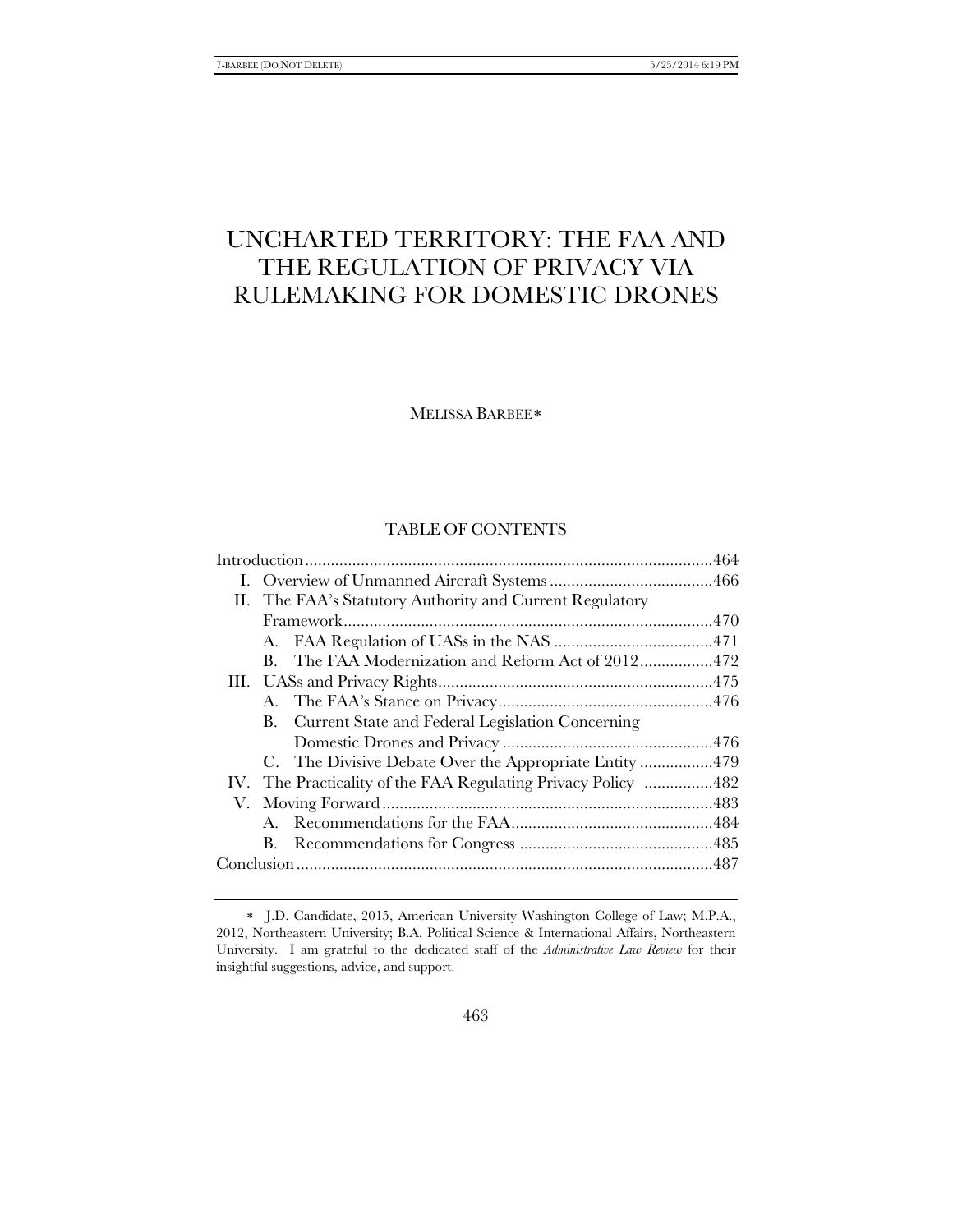# <span id="page-1-8"></span>**INTRODUCTION**

The Federal Aviation Administration (FAA or Agency) has traditionally been tasked with regulating safety in the United States' national airspace.<sup>1</sup> However, the role of this vitally important federal agency may be shifting in order to keep up with the rapidly emerging use of private and public drone technology. Drones are unmanned aircraft that are piloted remotely and are equipped with surveillance equipment such as powerful cameras[.2](#page-1-1)  While their use is typically associated with military operations overseas,<sup>3</sup> drones are increasingly being used in the skies over the United States[.4](#page-1-3)  Unbeknownst to much of the public, local and federal law enforcement agencies, border patrol agents, firefighters, and public universities conducting research all use drones domestically.[5](#page-1-4) Thus far, the FAA has tightly controlled the public use of domestic drones.[6](#page-1-5) However, their use is expected to increase dramatically as drone technology continues to advance, the technology becomes more accessible and affordable, and the U.S. regulatory schemes are adapted to keep up with and support emerging technology[.7](#page-1-6) As a result, the FAA has estimated that by 2030, more than 30,000 unmanned aircraft systems (UASs) will fly in the skies over the United States.<sup>8</sup> With nearly limitless possibilities for the uses of UASs,

<span id="page-1-2"></span>3. *See* RICHARD M. THOMPSON II, CONG. RESEARCH SERV., R42701, DRONES IN DOMESTIC SURVEILLANCE OPERATIONS: FOURTH AMENDMENT IMPLICATIONS AND LEGISLATIVE RESPONSES 2 (2013) (observing that the public most commonly associates drones with their military utility, typically in tracking and targeting suspected terrorists overseas).

<span id="page-1-3"></span>4. *See* Chris Francescani, *From Hollywood to Kansas*, *Drones are Flying Under the Radar*, REUTERS, Mar. 3, 2013, http://www.reuters.com/article/2013/03/03/us-usa-dronesdomestic-idUSBRE92206M20130303 (detailing the various current applications for drones, including filming movies and sporting events, tracking wildfires, surveying crops, monitoring weather and wildlife patterns, and detecting illegal drugs and people crossing the nation's borders).

<span id="page-1-4"></span>5. *See* FAA, *Fact Sheet—Unmanned Aircraft Systems (UAS)*, FAA.GOV, http://www.faa. gov/news/fact\_sheets/news\_story.cfm?newsId=14153 (last updated Jan. 6, 2014) [hereinafter FAA, *Fact Sheet*].

6. *See id.* 

<span id="page-1-6"></span><span id="page-1-5"></span>7. *See* FED. AVIATION ADMIN., FAA AEROSPACE FORECAST: FISCAL YEARS 2010–2030 48 (2010), *available at* http://www.faa.gov/data\_research/aviation/aerospace\_

<span id="page-1-7"></span>forecasts/2010-2030/media/2010%20Forecast%20Doc.pdf [hereinafter FAA, *Forecast*]. 8. *See id.* 

<span id="page-1-0"></span><sup>1.</sup> *See* Fed. Aviation Admin., *Mission*, FAA.GOV, http://www.faa.gov/about/mission (last visited May 9, 2014) [hereinafter FAA, *Mission*] (stating that the mission of the Federal Aviation Administration (FAA) "is to provide the safest, most efficient aerospace system in the world").

<span id="page-1-1"></span><sup>2.</sup> *See* FAA, *Unmanned Aircraft (UAS) Questions and Answers*, FAA.GOV, http://www.faa. gov/about/initiatives/uas/uas\_faq/#Qn1 (last updated July 26, 2013) [hereinafter FAA, *UAS Q & A*].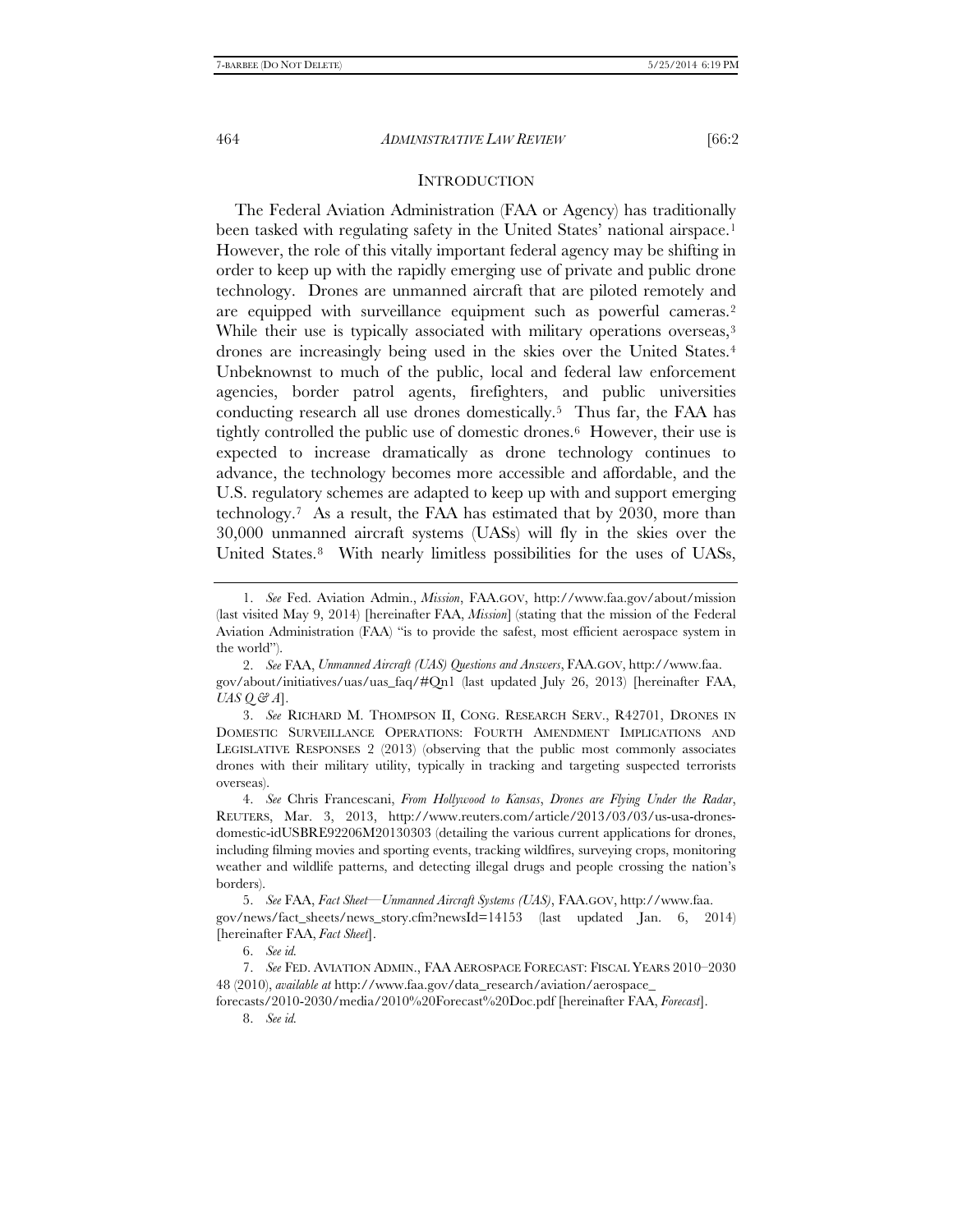domestic drones are expected to become a part of the everyday lives of Americans in the near future. However, the addition of such an enormous number of unmanned aircraft flying alongside and sharing airspace with manned aircraft will require complex modifications to the regulatory structure of the national airspace system (NAS).[9](#page-2-0)

Because UASs will be operating in national airspace, the FAA is responsible for formulating regulations and policies on their safe integration and use.[10](#page-2-1) To keep ahead of this emerging phenomenon and in anticipation of the regulatory challenges it will present, Congress has directed the FAA to develop a comprehensive plan for the safe and efficient integration of both public and private UASs into the national airspace through the FAA Modernization and Reform Act of 2012 (FMRA).[11](#page-2-2) The all-inclusive regulation of UASs will present many unique challenges for the FAA. One of the foremost concerns is how the FAA can ensure that citizens' fundamental privacy rights will not be infringed upon once the nation's skies are teeming with UASs capable of sophisticated and intrusive surveillance.<sup>[12](#page-2-3)</sup> Another concern is whether the FAA, which has rarely, if ever, implemented rules concerning the protection of fundamental privacy rights before, is adequately equipped to take on the role of privacy policy enforcer.[13](#page-2-4) Taking on a new role concerned with adjudicating privacy rights has the potential to interfere with the most important responsibility of the FAA—ensuring that American airspace remains the safest airspace system in the world.[14](#page-2-5)

This Comment argues that the FAA, which traditionally has the structure in place to focus solely on safety and security in the national airspace, is not the appropriate agency to regulate privacy policy and ensure that individual privacy rights are protected. Part I of this Comment provides an overview of UASs. Part II discusses the FAA's traditional and transforming regulatory role in the wake of increasing UAS use in the national airspace. This discussion includes an examination of the relevant provisions of the FMRA and the progress the FAA has made in developing a comprehensive plan for regulating UASs. Part III examines the FAA's stance on its responsibility to protect privacy rights, as well as the current resistance UAS integration is facing at local, state, and federal levels

<sup>9.</sup> *See* FAA, *Fact Sheet*, *supra* note 5.

<span id="page-2-1"></span><span id="page-2-0"></span><sup>10.</sup> *See* FAA, *Safety: The Foundation of Everything We Do*, FAA.GOV, http://www.faa.gov/ about/safety\_efficiency/ (last updated Feb. 1, 2013) [hereinafter FAA, *Safety*].

<span id="page-2-5"></span><span id="page-2-4"></span><span id="page-2-3"></span><span id="page-2-2"></span><sup>11.</sup> FAA Modernization and Reform Act of 2012 (FMRA), Pub. L. No. 112-95, § 332, 126 Stat. 11, 73–75 (2012) (codified at 49 U.S.C. § 40101).

<sup>12.</sup> *See* THOMPSON, *supra* note 3, at 1.

<sup>13.</sup> *Id.* at Summary.

<sup>14.</sup> *See* FAA, *Mission*, *supra* note 1.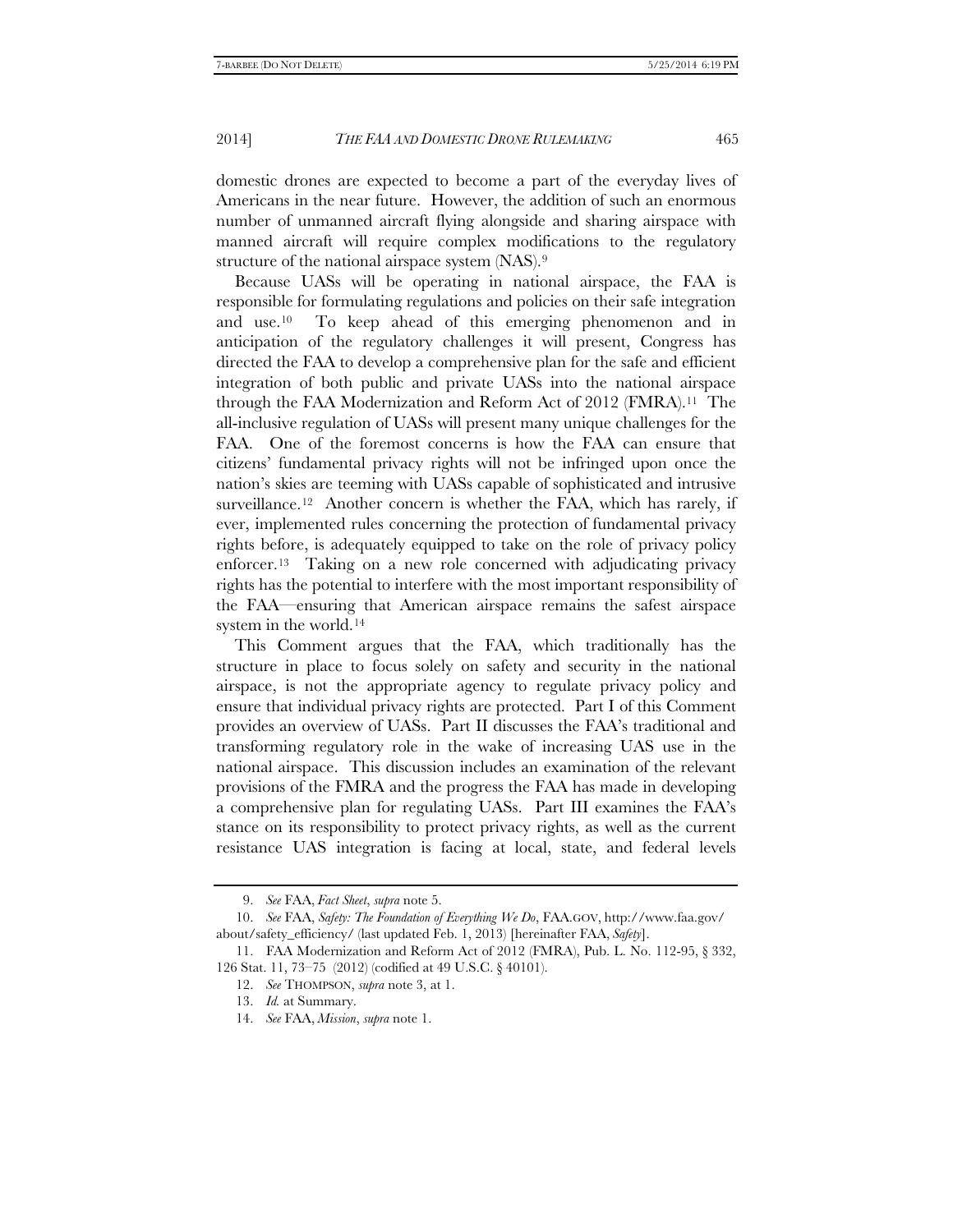because of the lingering privacy questions that have gone unanswered. Part IV considers the practicality of the FAA regulating privacy policy and argues that Congress is the more appropriate body for formulating and enforcing privacy policy. The Comment concludes with recommendations for the FAA as it moves forward with the integration of UASs, as well as recommendations for Congress if and when it decides to take on the issue of UAS privacy safeguards.

# <span id="page-3-5"></span>I. OVERVIEW OF UNMANNED AIRCRAFT SYSTEMS

UASs are aerial aircraft that are controlled remotely by a pilot on the ground or independently by an on-board computer with pre-programmed routes.[15](#page-3-0) UASs serve a variety of surveillance and wartime functions, and come in diverse shapes and sizes,  $16$  ranging from the size of a passenger jet to a hummingbird.[17](#page-3-2) UASs, more commonly known as drones, have traditionally been technology exclusively reserved for military use in overseas operations.[18](#page-3-3) UASs were originally developed by the U.S. military, contained very expensive technology, and were composed of generally classified materials.[19](#page-3-4) However, in the past decade, with the explosion of the commercial availability of many military-developed technologies such as Global Positioning Systems (GPS), drone technology has become more affordable, user friendly, and accessible to even the most

<span id="page-3-0"></span><sup>15.</sup> *See* FAA, *UAS Q & A*, *supra* note 2 (defining a unmanned aerial system (UAS) as "the unmanned aircraft (UA) and all of the associated support equipment, control station, data links, telemetry, communications and navigation equipment, etc., necessary to operate the unmanned aircraft. The UA is the flying portion of the system, flown by a pilot via a ground control system, or autonomously through use of an on-board computer, communication links and any additional equipment that is necessary for the UA to operate safely.").

<sup>16.</sup> *See* FAA, *Fact Sheet*, *supra* note 5.

<sup>17.</sup> *See* Editorial, *The Dawning of Domestic Drones*, N.Y. TIMES, Dec. 25, 2012, http://

<span id="page-3-2"></span><span id="page-3-1"></span>www.nytimes.com/2012/12/26/opinion/the-dawning-of-domestic-drones.html?\_r=0 (describing the "Nano Hummingbird" drone that has the capability to hover and take pictures, while weighing only 19 grams).

<span id="page-3-3"></span><sup>18.</sup> *See* THOMPSON, *supra* note 3, at 2 (stating that drones are most commonly associated with their military function, specifically in the Middle East where they are used to target and kill suspected Al Qaeda members and other members of terrorist organizations); *see also* Jefferson Morley, *Drones for "Urban Warfare"*, SALON (Apr. 24, 2012, 7:37 AM), http://www.salon.com/2012/04/24/drones\_for\_urban\_warfare/ (observing that aerial surveillance technology was first developed in the "battle space" of America's war operations in the Middle East).

<span id="page-3-4"></span><sup>19.</sup> *See* Ben Popper, *Drones Over U.S. Soil: the Calm Before the Swarm*, THE VERGE (Mar. 13, 2013, 1:00 PM), http://www.theverge.com/2013/3/19/4120548/calm-before-the-swarmdomestic-drones-are-here.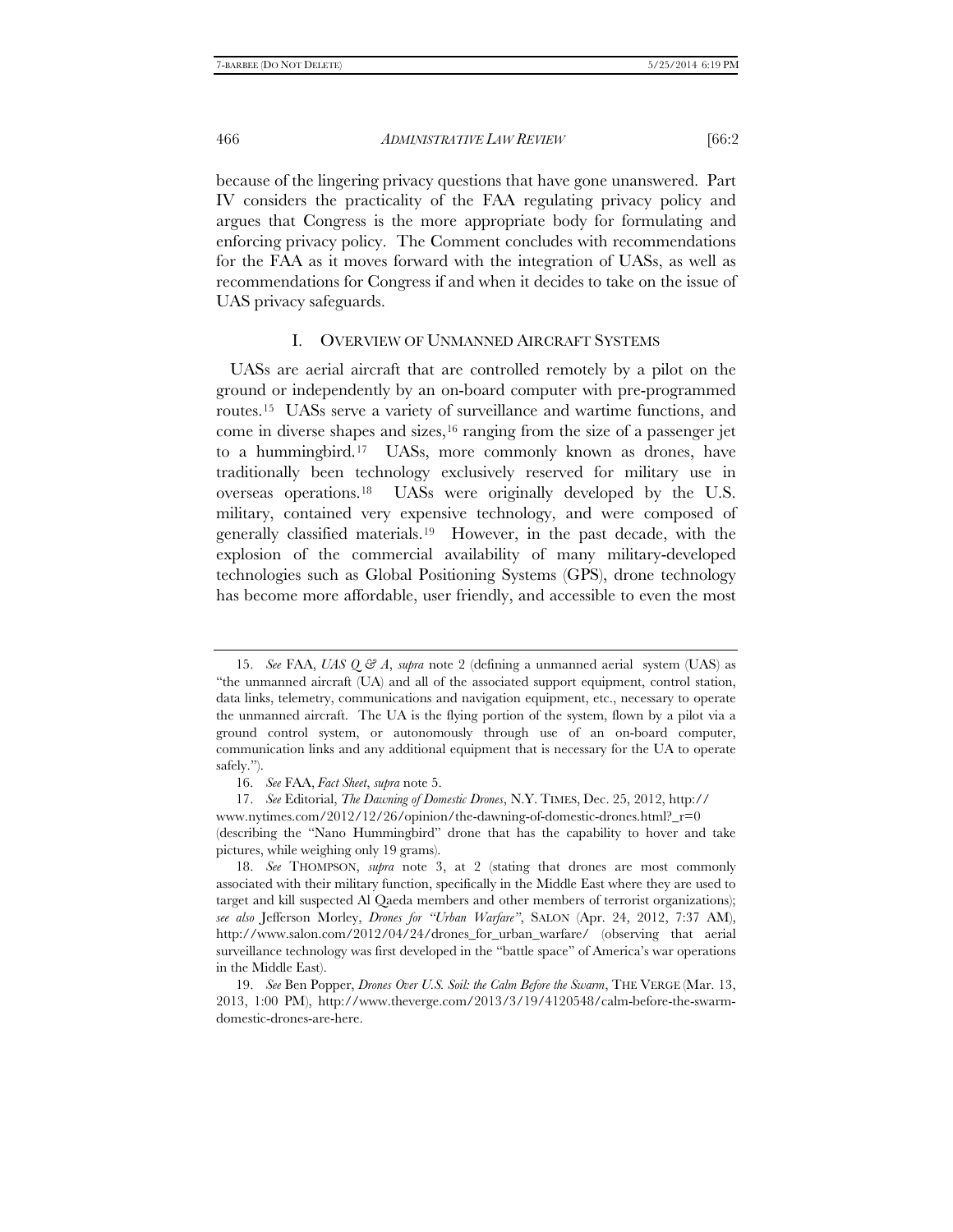amateur hobbyist.[20](#page-4-0) One can now go on the Internet and purchase a highly-sophisticated UAS, equipped with GPS, the capability to affix a high-resolution camera, and capable of reaching speeds up to twenty-two miles per hour at an altitude of one thousand feet, for less than five hundred dollars.[21](#page-4-1) The technology has advanced so much that some drones have even been developed to have the capability to crack Wi-Fi networks and intercept e-mails, cell phone conversations, and text messages.[22](#page-4-2) Although this sophisticated technology has the potential to be used for good in the furtherance of the public interest, it could just as easily be misused.

UASs represent the fastest growing sector in the aviation industry.[23](#page-4-3)  According to FAA estimates, worldwide annual spending on research and development for all UASs will increase from \$6.6 billion in 2013 to \$11.4 billion in 2022.<sup>24</sup> To profit from this boom in the drone industry, at least fifty companies are in the process of developing over 150 different types of UASs.[25](#page-4-5) With sales projections slated to reach \$6 billion by the year 2016 in the United States alone, drone manufacturing companies have recognized the pattern of increased UAS use in the United States and have targeted American law enforcement and public safety agencies as potential customers.[26](#page-4-6)

Because of the growing accessibility and ease of use of UASs, the FAA has estimated that there will be 30,000 UASs flying in the skies above America by the year 2030.<sup>27</sup> This use will be both public and private, as UASs have the potential to perform a number of useful, as well as

<span id="page-4-0"></span><sup>20.</sup> *Id.* (quoting Chris Anderson as describing how once-rare components used in military UAS technology, such as accelerometers, magnetometers, gyroscopes, and Global Positioning Systems (GPS) trackers, are now affordable and commercially available with the surge of mobile devices).

<span id="page-4-1"></span><sup>21.</sup> *See, e.g.*, DJI PHANTOM AERIAL UAV DRONE QUADCOPTER FOR GOPRO, AMAZON.COM, http://www.amazon.com/DJI-Phantom-Aerial-Drone-Quadcopter/dp/ B00AGOSQI8 (last visited May 9, 2014); *see also* Popper, *supra* note 19 (describing DJI Innovations' Quadcopter Phantom and its sophisticated capabilities).

<span id="page-4-2"></span><sup>22.</sup> *See* Andy Greenberg, *Flying Drone Can Crack Wi-Fi Networks, Snoop on Cell Phones*, FORBES, (July 28, 2011), http://www.forbes.com/sites/andygreenberg/2011/07/28/flyingdrone-can-crack-wifi-networks-snoop-on-cell-phones/.

<span id="page-4-3"></span><sup>23.</sup> *See* FED. AVIATION ADMIN., FAA AEROSPACE FORECAST: FISCAL YEARS 2013–2033 65 (2013), *available at* http://www.faa.gov/about/office\_org/headquarters\_offices/apl/

<span id="page-4-4"></span>aviation\_forecasts/aerospace\_forecasts/2013-2033/media/2013\_Forecast.pdf.

<sup>24.</sup> *See id.* 

<span id="page-4-7"></span><span id="page-4-6"></span><span id="page-4-5"></span><sup>25.</sup> Morley, *supra* note 18; *see also* FAA, *Forecast*, *supra* note 7, at 48 (explaining that there are currently 100 private manufacturers, universities, and government organizations in the process of designing over 300 different types of UASs).

<sup>26.</sup> Morley, *supra* note 18.

<sup>27.</sup> FAA, *Forecast*, *supra* note 7, at 48.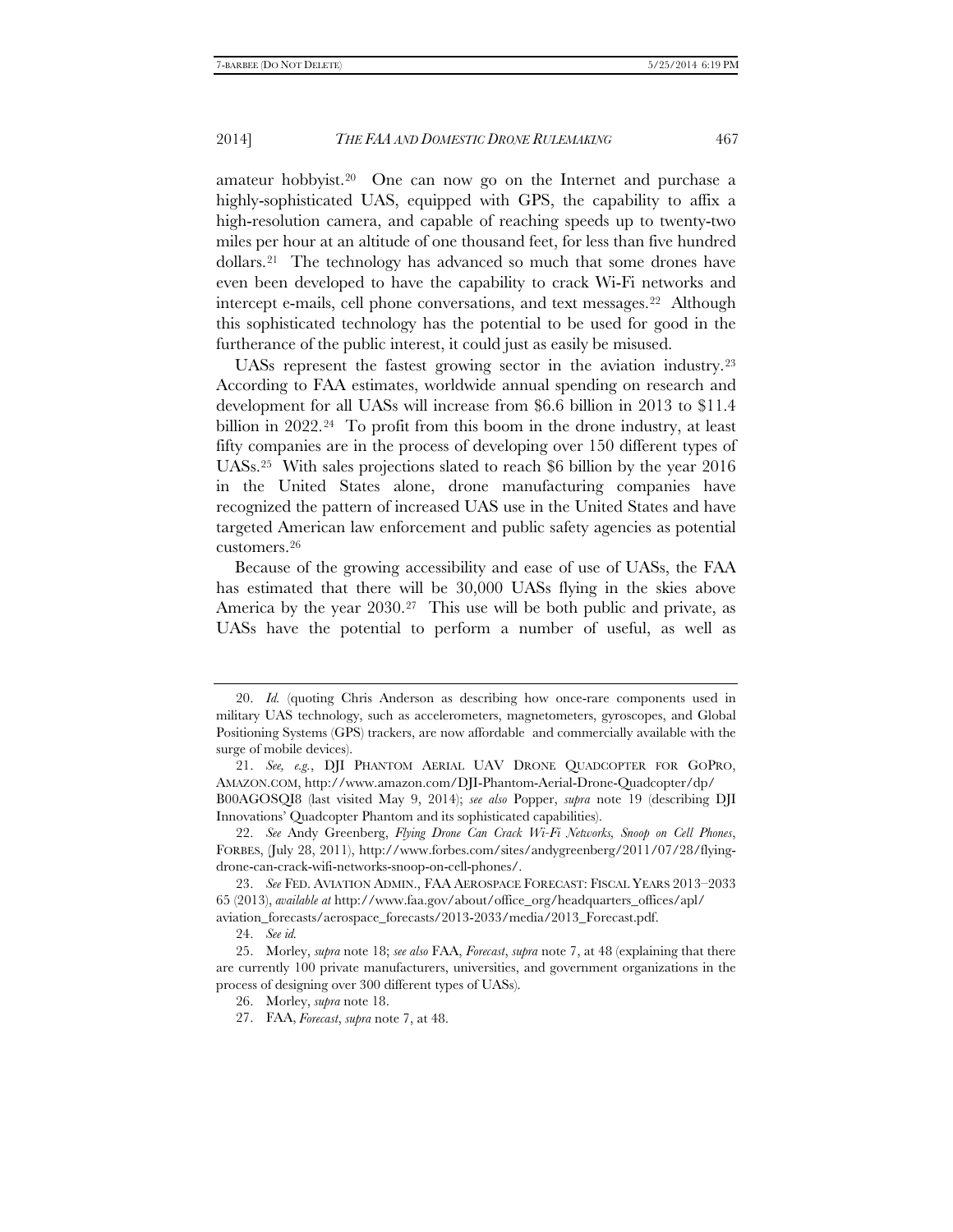questionable, applications domestically.[28](#page-5-0) UASs are already used on a limited basis by government agencies, federal and local law enforcement agencies, research institutions, and other public entities for furthering the public interest. For example, UASs are used for firefighting, locating missing persons, monitoring weather, providing disaster relief, patrolling the border, and military training.[29](#page-5-1) The Department of Homeland Security (DHS) regularly uses predator drones to patrol the U.S. border and survey for people, arms, and drugs crossing the border illegally[.30](#page-5-2) In 2012, DHS assisted local law enforcement in North Dakota by using one of its predator drones for the first time to locate and aid in the capture of a wanted suspect.<sup>31</sup> DHS has also lent its drones to assist the Federal Bureau of Investigation (FBI), the Secret Service, the United States Forest Service, the Texas Rangers, and other local law enforcement agencies to conduct various operations[.32](#page-5-4) It was recently revealed through a Freedom of Information Act request that DHS has considered the possibility of arming their UASs with non-lethal weapons to immobilize targets.[33](#page-5-5)

Due to rapidly advancing technology, increased accessibility, and lower costs for cutting-edge surveillance equipment, commercially available UASs can now be equipped with super high-resolution cameras<sup>[34](#page-5-6)</sup> and thermal infrared cameras capable of detecting individuals through walls and at great distances.[35](#page-5-7) Furthermore, some UASs are capable of flying and surveying

<span id="page-5-4"></span>32. DEP'T OF HOMELAND SEC. OFFICE OF INSPECTOR GEN., OIG-12-85, CBP'S USE OF UNMANNED AIRCRAFT SYSTEMS IN THE NATION'S BORDER SECURITY 6 (2012), *available at*  http://www.oig.dhs.gov/assets/Mgmt/2012/OIG\_12-85\_May12.pdf.

<span id="page-5-5"></span>33. DEP'T OF HOMELAND SEC., CONCEPT OF OPERATIONS FOR CBP'S PREDATOR B UNMANNED AIRCRAFT SYSTEM: FISCAL YEAR 2010 REPORT TO CONGRESS 63 (2010), *available at* https://www.eff.org/files/filenode/cbp\_uas\_concept\_of\_operations.pdf.

<span id="page-5-6"></span>34. Ryan Gallagher, *Could the Pentagon's 1.8 Gigapixel Drone Camera Be Used for Domestic Surveillance?*, SLATE (Feb. 6, 2013), http://www.slate.com/blogs/future\_tense/2013/02/06 /argus\_is\_could\_the\_pentagon\_s\_1\_8\_gigapixel\_drone\_camera\_be\_used\_for\_domestic.htm l (describing the world's highest resolution camera, a 1.8 gigapixel camera developed by the U.S. military for use on drones. The camera is capable of seeing a six-inch small object at 17,000 feet in the air; it is the "equivalent of having 100 Predator drones look at an area the size of a medium city at once.").

<span id="page-5-7"></span>35. Barry Neild, *Not Just for Military Use, Drones Turn Civilian*, CNN, June 12, 2013, http://www.cnn.com/2012/07/12/world/europe/civilian-drones-farnborough; *see also* Brian Bennett, *Police Employ Predator Drone Spy Planes on Home Front*, L.A. TIMES, Dec. 10, 2011, http://articles.latimes.com/2011/dec/10/nation/la-na-drone-arrest-20111211.

<sup>28.</sup> *Id.*

<sup>29.</sup> *Id.*

<sup>30.</sup> THOMPSON, *supra* note 3, at 3.

<span id="page-5-3"></span><span id="page-5-2"></span><span id="page-5-1"></span><span id="page-5-0"></span><sup>31.</sup> Jason Koebler, *First Man Arrested With Drone Evidence Vows to Fight Case*, U.S. NEWS & WORLD REP., Apr. 9, 2012, http://www.usnews.com/news/articles/2012/04/09/firstman-arrested-with-drone-evidence-vows-to-fight-case.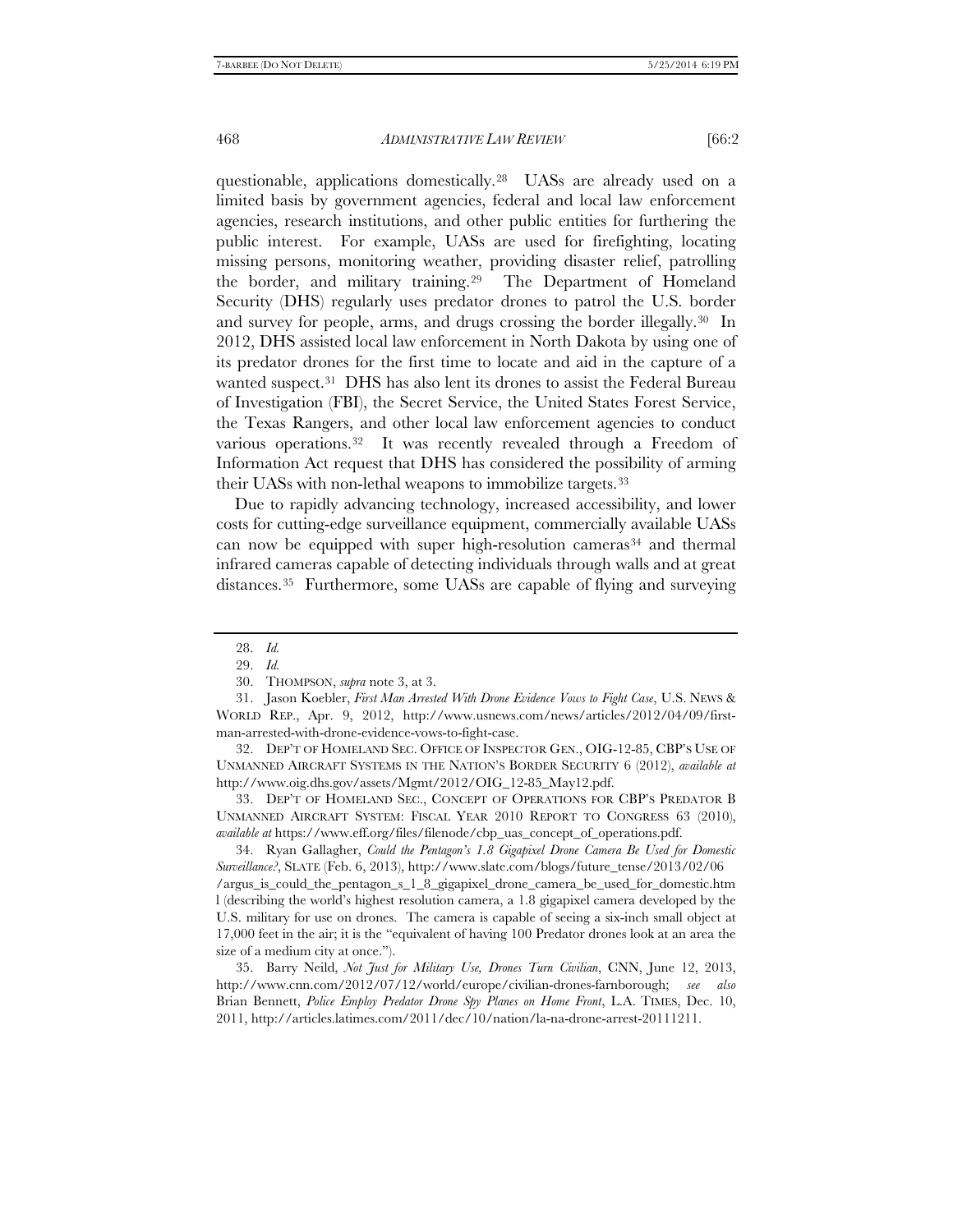for up to fifty-four hours nonstop.[36](#page-6-0) Due to the increasingly sophisticated and complex nature of commercially available surveillance equipment, many civil liberties groups are growing concerned over the potential for misuse of UASs by both public and private entities, and the prospect that such misuse will infringe upon individuals' privacy rights.<sup>[37](#page-6-1)</sup>

Despite the authorized use of UASs by some public entities, the profit-making, commercial use of drones is currently illegal<sup>[38](#page-6-2)</sup> and other civilian use is severely restricted.[39](#page-6-3) However, one can imagine the day when a company such as Google will use a UAS for its aerial maps feature or a media outlet will use drones to capture breaking news in real time.[40](#page-6-4) For example, the online retailer Amazon recently announced that it is in the process of developing a package delivery system using unmanned drones.<sup>[41](#page-6-5)</sup>

Many other countries are already allowing domestic drones to be used for commercial purposes, with businesses finding innovative ways to integrate drones into their delivery methods. Organizers of a music festival in South Africa recently used a small drone to deliver beer via parachute to patrons who had placed their orders using a smartphone app.[42](#page-6-6) Domino's Pizza recently tested its own drone, called the "DomiCopter," which

<span id="page-6-7"></span>

<span id="page-6-0"></span><sup>36.</sup> Neild, *supra* note 35 (explaining that the "Penguin B" drone, which is privately manufactured by UAV Factory at a cost of over \$50,000, is capable of fifty-four-and-onehalf hours of continuous flying).

<span id="page-6-1"></span><sup>37.</sup> *See, e.g.*, AM. CIVIL LIBERTIES UNION, PROTECTING PRIVACY FROM AERIAL SURVEILLANCE: RECOMMENDATIONS FOR GOVERNMENT USE OF DRONE AIRCRAFT 1 (2011), *available at* http://www.aclu.org/files/assets/protectingprivacyfromaerial

surveillance.pdf [hereinafter ACLU, RECOMMENDATIONS] (recommending mechanisms to protect civil liberties with the increased prevalence of surveillance).

<span id="page-6-2"></span><sup>38.</sup> 14 C.F.R. § 91.319(a)(2) (2013); *see also* Matthew L. Wald, *Current Laws May Offer Little Shield Against Drones, Senators Are Told*, N.Y. TIMES, Mar. 20, 2013, http://www. nytimes.com/2013/03/21/us/politics/senate-panel-weighs-privacy-concerns-over-use-ofdrones.html.

<span id="page-6-3"></span><sup>39.</sup> 14 C.F.R. § 91.319; *see also* FAA, *Fact Sheet*, *supra* note 5 (describing how commercial use of drones is prohibited, while civilian use is currently only available to universities and drone manufacturers for research and development purposes, and flight and sales demonstrations).

<span id="page-6-4"></span><sup>40.</sup> Greg McNeal, *A Primer on Domestic Drones: Legal, Policy, and Privacy Implications*, FORBES (Apr. 10, 2012), http://www.forbes.com/sites/gregorymcneal/2012/04/10/aprimer-on-domestic-drones-and-privacy-implications/.

<span id="page-6-5"></span><sup>41.</sup> The delivery service, called Amazon Prime Air, will be able to deliver packages to customers within thirty minutes of placing the order online. Joanna Stern, *Amazon Prime Air: Delivery by Drones Could Arrive as Early as 2015*, ABC NEWS, Dec. 1, 2013, http://abcnews.go.com/Technology/amazon-prime-air-delivery-drones-arrive-early-2015/story?id=21064960.

<span id="page-6-6"></span><sup>42.</sup> Rianne Houghton, *Drone Drops Beer at South African Music Festival*, DIGITAL SPY (Aug. 9, 2013), http://www.digitalspy.com/odd/news/a505460/drone-drops-beer-at-southafrican-music-festival.html.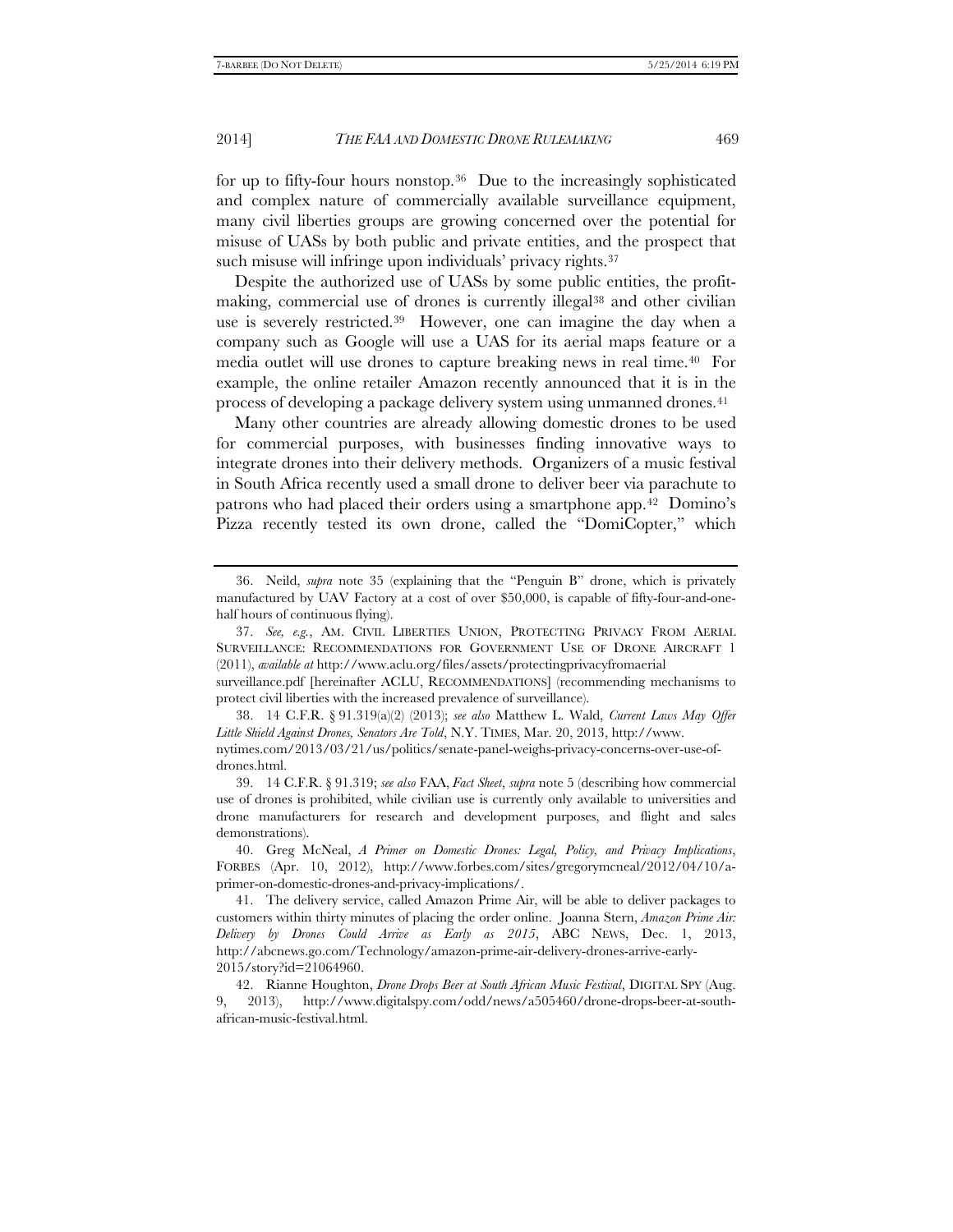successfully delivered two pepperoni pizzas to a suburb of London.<sup>43</sup> The FMRA mandates a regulatory structure to enable the private and commercial use of UASs in the United States.[44](#page-7-1) The FAA has estimated that as many as 7,500 civil and commercial UASs may be in use in the national airspace by 2018.[45](#page-7-2)

# II. THE FAA'S STATUTORY AUTHORITY AND CURRENT REGULATORY FRAMEWORK

The FAA's foremost mission is to ensure safety in the nation's airspace.<sup>46</sup> To this end, the Agency is responsible for regulating the domestic use of UASs.[47](#page-7-4) Safeguarding the nation's airspace has been the FAA's mission since its inception in 1958 with the passage of the Federal Aviation Act.<sup>48</sup> Congress believed it was important to have an independent agency tasked solely with providing and overseeing a safe and efficient NAS.<sup>49</sup> Although the FAA became an organization within the Department of Transportation in the 1960s, it retained its exclusive authority over regulating all civil aviation operations in the NAS.[50](#page-7-7)

Congress grants the FAA authority to make and enforce rules to aid in the implementation of laws it passes.[51](#page-7-8) The enabling legislation governing the FAA grants the administrator the authority to regulate the NAS by adopting regulations through rulemaking to ensure the safety of aircraft and the efficient use of airspace.[52](#page-7-9) With the passage of the FMRA, Congress granted the FAA the authority to pass the appropriate regulations to

<span id="page-7-0"></span><sup>43.</sup> Nidhi Subbaraman, *Domino's 'DomiCopter' Drone Can Deliver Two Large Pepperonis*, NBCNEWS.COM (June 3, 2013), http://www.nbcnews.com/technology/dominosdomicopter-drone-can-deliver-two-large-pepperonis-6C10182466.

<span id="page-7-3"></span><span id="page-7-2"></span><span id="page-7-1"></span><sup>44.</sup> FMRA, Pub. L. No. 112-95, § 332, 126 Stat. 11, 73–75 (2012) (codified at 49 U.S.C. § 40101).

<sup>45.</sup> FAA AEROSPACE FORECAST, *supra* note 23, at 66.

<sup>46.</sup> *See* FAA, *Mission*, *supra* note 1.

<sup>47.</sup> *See* FMRA § 332.

<sup>48.</sup> Federal Aviation Act of 1958, Pub. L. No. 85-726, 72 Stat. 731 (1958).

<span id="page-7-6"></span><span id="page-7-5"></span><span id="page-7-4"></span><sup>49.</sup> At that time, it was called the "Federal Aviation Agency." *See id.*; *see also* FAA, *A Brief History of the FAA*, FAA.GOV, https://www.faa.gov/about/history/brief\_

history/#origins (last modified Feb. 1, 2010) [hereinafter FAA, *Brief History*].

<span id="page-7-7"></span><sup>50.</sup> At which time the Agency became the Federal Aviation Administration. *See* FAA, *Brief History, supra* note 49; *see also* Federal Aviation Act of 1958, *supra* note 48, at § 301(a).

<span id="page-7-8"></span><sup>51.</sup> *See* OFFICE OF INFORMATION AND REGULATORY AFFAIRS, FAQS/RESOURCES*,*  REGINFO.GOV, http://www.reginfo.gov/public/jsp/Utilities/faq.jsp (last visited May 9, 2014).

<span id="page-7-9"></span><sup>52.</sup> 49 U.S.C. § 40103(b)(1) (2006); *see also* Administrative Procedure Act, 5 U.S.C. § 553 (2012) (describing the process of rulemaking in which an agency drafts and publishes a proposed rule in the Federal Register, receives and responds to public comments, and publishes a final, binding rule in the Federal Register).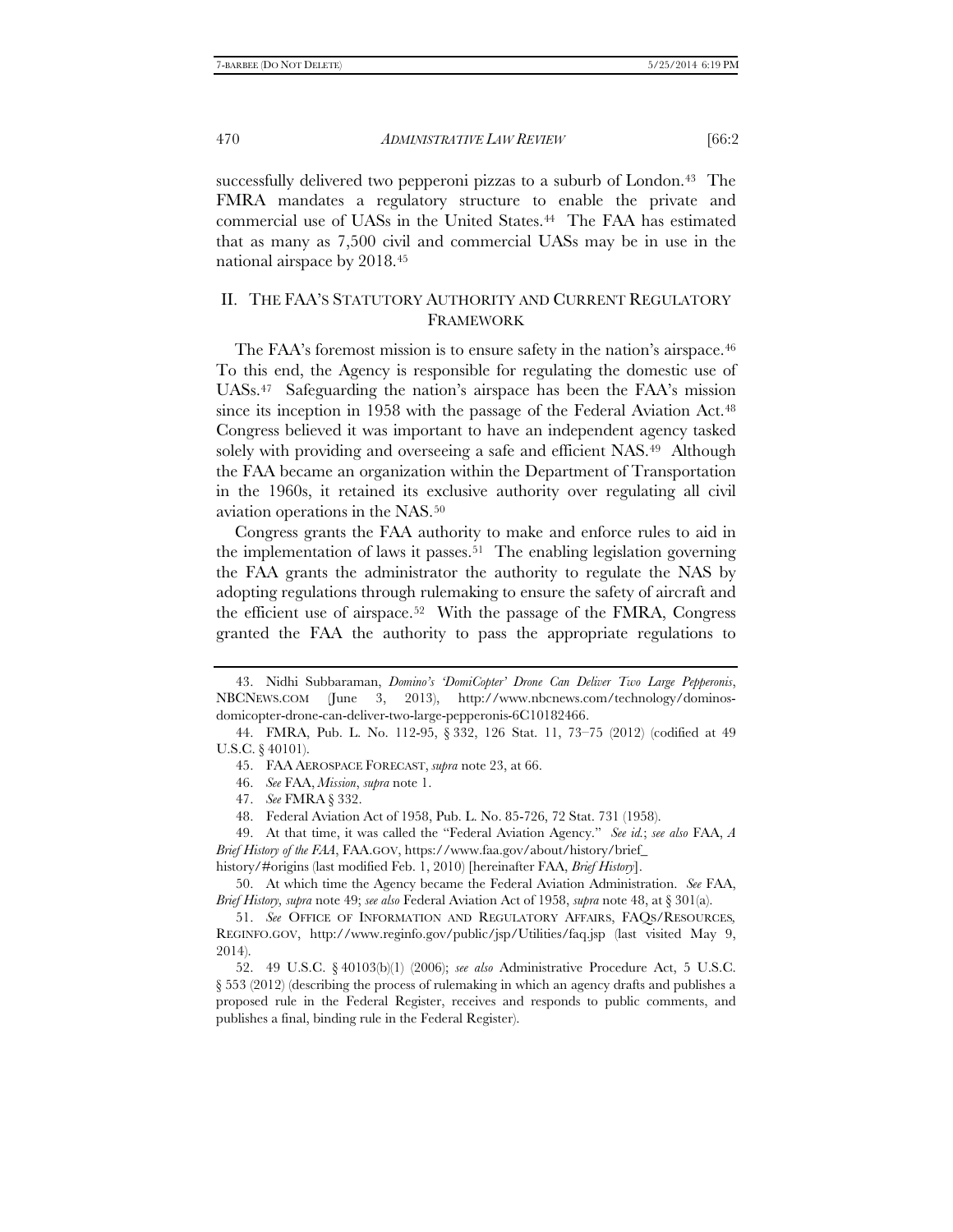facilitate the implementation and enforcement of UASs into the NAS.[53](#page-8-0)

#### *A. FAA Regulation of UASs in the NAS*

The FAA's current policy toward the regulation of UASs in the NAS depends on the classification of the UAS as either public or civil.[54](#page-8-1) A public UAS is an aircraft owned and operated by a local, state, or federal government entity, including the armed forces and law enforcement agencies, and put to public use.[55](#page-8-2) A civil UAS is an aircraft owned and operated by any entity other than a public entity,<sup>[56](#page-8-3)</sup> such as private individuals and private companies for commercial purposes. Regardless of its classification, any entity wanting to access the NAS must first be granted authorization from the FAA.[57](#page-8-4)

The first authorization for an unmanned aircraft was granted in 1990.<sup>58</sup> Since then, the FAA has only authorized UASs for very limited purposes on a case-by-case basis, mainly for carrying out operations in the public interest[.59](#page-8-6) Obtaining FAA authorization to fly a UAS in national airspace is quite difficult. Public entities such as government and law enforcement agencies that want to fly UASs in the national airspace must first apply for a Certificate of Waiver or Authorization (COA).<sup>60</sup> Once issued, public entities are heavily restricted in their permitted scope of activity.<sup>61</sup> The COA defines the parameters under which the operator is allowed to fly the UAS, including the permitted block of airspace, the time of day, and the length of time the entity is allowed to fly the UAS.[62](#page-8-9) As a testament to the

56. 14 C.F.R. § 1.1.

<span id="page-8-4"></span><span id="page-8-3"></span>57. Unmanned Aircraft Operations in the National Airspace System, 72 Fed. Reg. 6689.

58. FAA, *Fact Sheet*, *supra* not[e 5](#page-1-8)*.*

<span id="page-8-7"></span>60. Unmanned Aircraft Operations in the National Airspace System, 72 Fed. Reg. 6689.

<span id="page-8-0"></span><sup>53.</sup> FMRA, Pub. L. No. 112-95, § 332, 126 Stat. 11, 73–75 (2012) (codified at 49 U.S.C. § 40101).

<span id="page-8-1"></span><sup>54.</sup> *See* Unmanned Aircraft Operations in the National Airspace System, 72 Fed. Reg. 6689 (Feb. 13, 2007) (codified at 14 C.F.R. pt. 91).

<span id="page-8-2"></span><sup>55.</sup> 14 C.F.R. § 1.1 (2013); *see also* Unmanned Aircraft Operations in the National Airspace System, 72 Fed. Reg. at 6689 (describing some public uses for UASs: military and law enforcement surveillance, customs and border control, and first responder reports on weather, natural disasters, or other catastrophes).

<span id="page-8-6"></span><span id="page-8-5"></span><sup>59.</sup> *Id.* (giving examples of public interest missions, which include: firefighting, disaster relief, search and rescue, law enforcement, border and port surveillance, military training, scientific research, and environmental and weather monitoring).

<sup>61.</sup> *Id.*

<span id="page-8-9"></span><span id="page-8-8"></span><sup>62.</sup> *See id.*; s*ee also* FAA, *Fact Sheet*, *supra* note 5 (explaining that public UAS operators are also required to coordinate with the appropriate air traffic control facility, and must be able to ensure that it can maintain visual contact with the UAS at all times when it is in airspace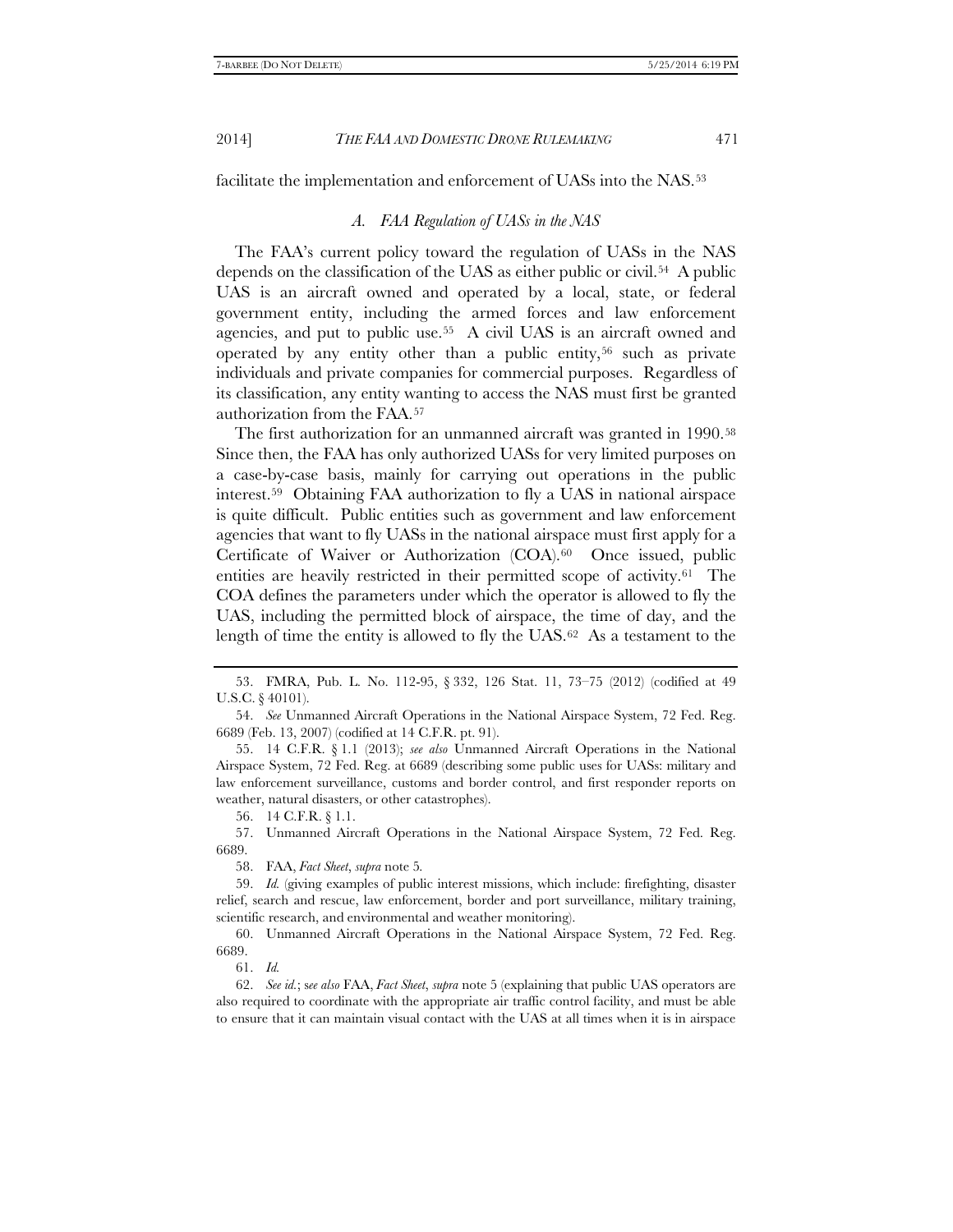increasing role drones are playing in domestic surveillance, the FAA has been increasing the number of COAs it authorizes annually to public entities.[63](#page-9-0) In 2009, only 146 COAs were issued; yet as of October 2013, the FAA had already issued 373 COAs to public entities.[64](#page-9-1) Authorized UASs are heavily restricted on where they are allowed to fly in the national airspace; for instance, they are not allowed to fly in Class B airspace, which includes densely-populated urban areas and in high-traffic areas of manned aircraft, such as near airports[.65](#page-9-2)

Currently, the only way for civil or private UAS operators to obtain authorization to fly their drones is to apply for a special airworthiness certificate, in the experimental category.[66](#page-9-3) These experimental certificates are only issued to operators such as private drone manufacturers and universities to carry out research and development, training, and flight and sales demonstrations.<sup>[67](#page-9-4)</sup> Obtaining one of these experimental certificates is quite rare and difficult,[68](#page-9-5) making it virtually impossible for private companies or individual drone hobbyists to obtain FAA authorization for their UASs. Furthermore, commercial use of UASs is still strictly prohibited.[69](#page-9-6)

# <span id="page-9-8"></span>*B. The FAA Modernization and Reform Act of 2012*

Despite the strong interest by government and law enforcement agencies in utilizing UAS technology to assist in domestic surveillance, so far the FAA has tightly controlled UAS use in the national airspace.<sup>70</sup> Consequently, laws meant to regulate the use of UASs have been far

<span id="page-9-0"></span>shared by other aircraft).

<sup>63.</sup> *See* FAA, *Fact Sheet*, *supra* note 5.

<span id="page-9-1"></span><sup>64.</sup> *See id.* (demonstrating that the number of Certificates of Wavier or Authorization (COAs) issued by the FAA has steadily increased every year, with the exception of 2012: 146 in 2009, 298 in 2010, 313 in 2011, 257 in 2012, and 373 as of October 31, 2013).

<sup>65.</sup> *Id.* 

<sup>66.</sup> 14 C.F.R. §§ 21.191, 193, 195 (2013); *see also* 14 C.F.R. § 91.319 (2013).

<span id="page-9-4"></span><span id="page-9-3"></span><span id="page-9-2"></span><sup>67.</sup> Fed. Aviation Admin. Order No. 8130.34B Establishing Procedures for Issuing Special Airworthiness Certificates for Unmanned Aircraft Systems § 2 (Nov. 28, 2011), http://www.faa.gov/documentLibrary/media/Order/8130.34B.pdf; FAA, *Fact Sheet*, *supra*  note 5.

<span id="page-9-5"></span><sup>68.</sup> *See* U.S. GOV'T ACCOUNTABILITY OFFICE, GAO-12-981, UNMANNED AIRCRAFT SYSTEMS: MEASURING PROGRESS AND ADDRESSING POTENTIAL PRIVACY CONCERNS WOULD FACILITATE INTEGRATION INTO THE NATIONAL AIRSPACE SYSTEM 7 (2012) (demonstrating the rarity of experimental airworthiness certificates; between January 1, 2012 and July 13, 2012, the FAA only issued eight special airworthiness certificates for experimental use to four UAS manufacturers).

<span id="page-9-6"></span><sup>69.</sup> 14 C.F.R. § 91.319(a)(2); *see also* FAA, *Fact Sheet*, *supra* not[e 5.](#page-1-8)

<span id="page-9-7"></span><sup>70.</sup> ACLU, RECOMMENDATIONS, *supra* note [37,](#page-6-7) at 8.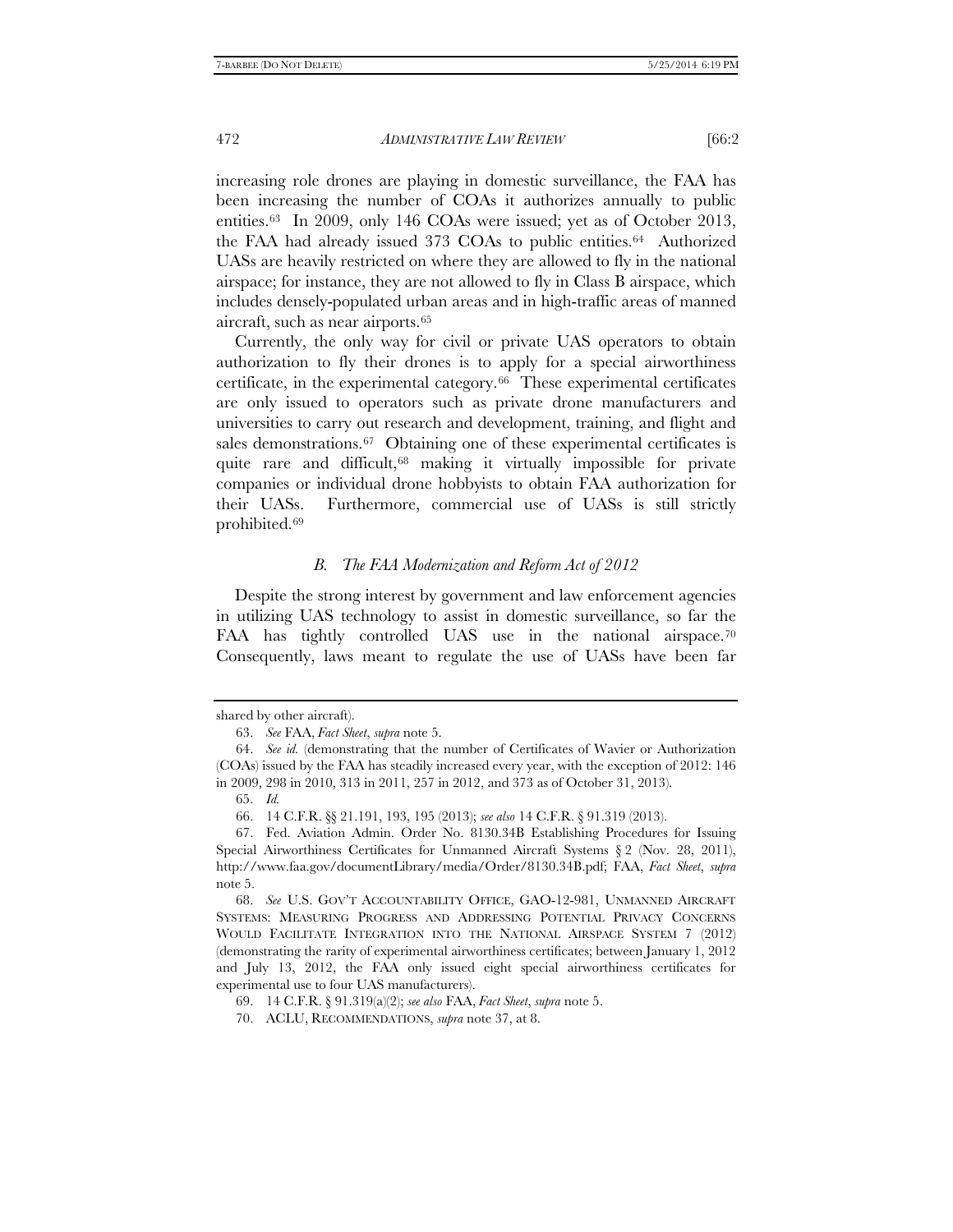outpaced by the rapid development of drone technology.[71](#page-10-0) However, Congress, the powerful UAS industry lobby, and law enforcement agencies began to pressure the FAA to loosen its restrictions on UASs in anticipation of the rapid influx of UASs in the skies over the United States in coming years.[72](#page-10-1) To stay abreast of the unique challenges this will present, Congress directed the FAA to begin the integration of both public and private UASs into the NAS in the FMRA.[73](#page-10-2) In only seven pages of the three-hundred page FMRA, Congress stipulates that the FAA meet a number of deadlines for developing a comprehensive plan of rules, standards, and regulations to safely and efficiently integrate both public and private UASs into the national airspace.[74](#page-10-3) The final deadline for fully implementing the comprehensive plan for UAS integration is ambitiously set for September 30, 2015.[75](#page-10-4) To assist in streamlining the integration process and developing a uniform and efficient procedure for issuing both civil and public COAs, the FAA has since created the Unmanned Aircraft Systems Integration Office[.76](#page-10-5)

The Act first mandates the FAA to develop a simpler, more streamlined process for public and private entities to apply for and receive COAs.[77](#page-10-6)  The provision directs the FAA to now allow both public and government agencies carrying out public safety operations to operate UASs without going through the COA process as long as the aircraft meets the following criteria: less than 4.4 pounds, operated within the line of sight of the operator, less than four hundred feet above the ground, flown during daylight hours, and at least five miles away from airports and other locations with aviation activities.[78](#page-10-7)

The Act also mandates that the FAA establish a program to integrate UASs into the NAS at six test ranges in coordination with the National Aeronautics and Space Administration (NASA) and the Department of

77. *See* FMRA § 334(a)–(c).

<sup>71.</sup> Popper, *supra* note [19.](#page-3-5)

<sup>72.</sup> M. Ryan Calo, *The Drone as Privacy Catalyst*, 64 STAN. L. REV. ONLINE 29, 31 (2011).

<span id="page-10-4"></span><span id="page-10-3"></span><span id="page-10-2"></span><span id="page-10-1"></span><span id="page-10-0"></span><sup>73.</sup> FMRA, Pub. L. No. 112-95, § 332(4), 126 Stat. 11, 73 (codified at 49 U.S.C. § 40101).

<sup>74.</sup> *Id.* §§ 331–36.

<sup>75.</sup> *Id.* § 332(a)(3).

<sup>76.</sup> FAA, *Fact Sheet*, *supra* note 5.

<span id="page-10-7"></span><span id="page-10-6"></span><span id="page-10-5"></span><sup>78.</sup> *See id.* § 334(c)(2). *See generally* ASS'N FOR UNMANNED VEHICLE SYS. INT'L, 2011 ANNUAL REPORT*, available at* http://higherlogicdownload.s3.amazonaws.com/

AUVSI/958c920a-7f9b-4ad2-9807 f9a4e95d1ef1/UploadedImages/2011\_AnnualReport .pdf (detailing how the Association for Unmanned Vehicle Systems International, a UAS lobbying group, was largely responsible for the language in the 2012 FMRA, specifically the immediate access of public safety agencies with drones less than 4.4 pounds, and the creation of test sites).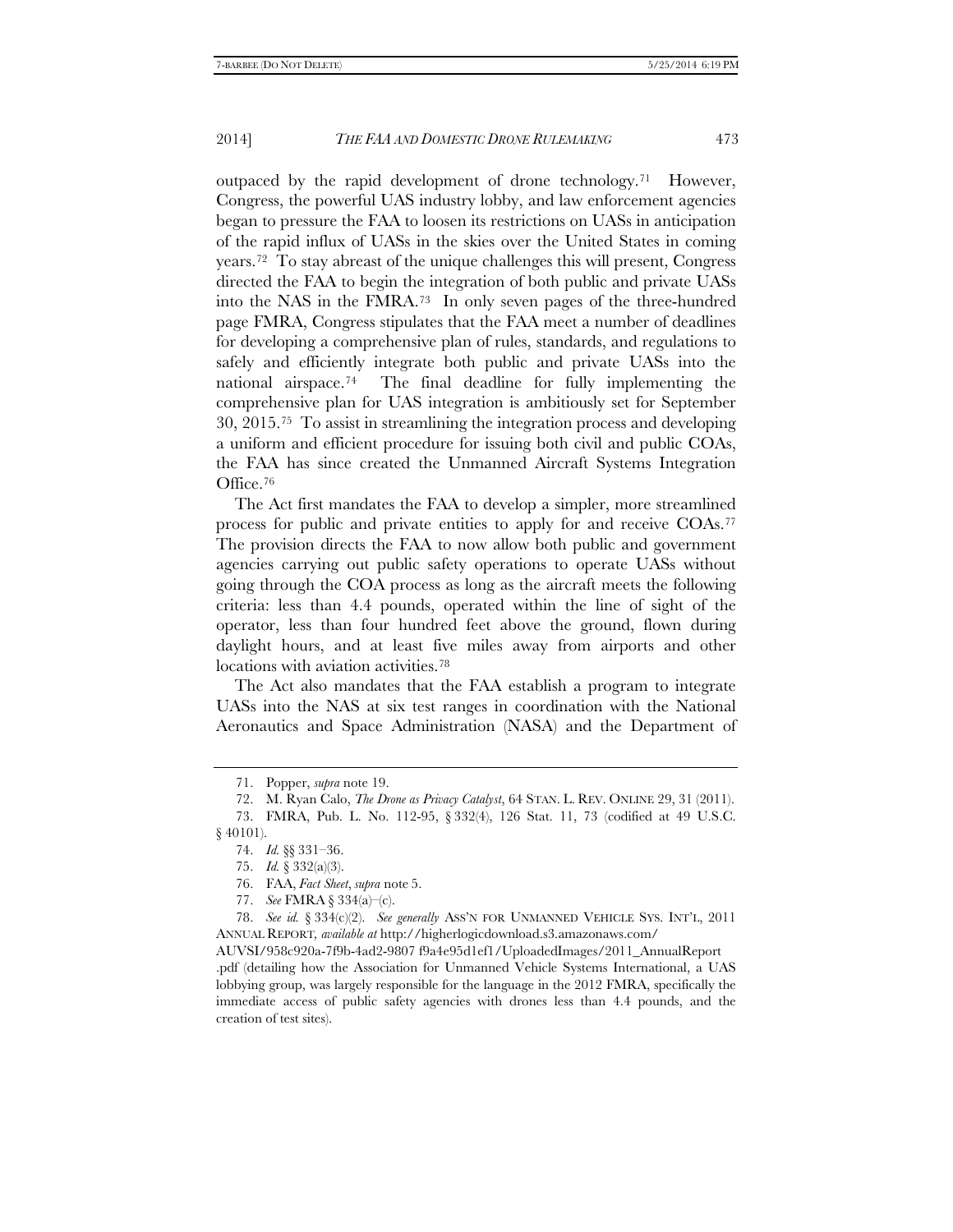Defense[.79](#page-11-0) The FAA will use the designated test sites to test all aspects of the safe and effective full integration of UASs into the national airspace, such as determining how UASs can be safely designated to share airspace with manned aircraft, how UASs will operate with air traffic control systems, ensuring that UASs will integrate properly with the Next Generation Air Transportation System,<sup>[80](#page-11-1)</sup> and testing the safety and navigation systems of various UAS models.[81](#page-11-2) The FMRA set a deadline of August 10, 2012 for the FAA to establish these six test sites, $82$  but the FAA missed the deadline, [83](#page-11-4) citing emerging privacy concerns. [84](#page-11-5) The FAA did not even initiate a public comment period to collect questions and concerns about the proposed test ranges until February 2013, after which it began taking applications from state and local governments, universities, and other public entities to develop the six testing sites around the country.[85](#page-11-6)  The FAA finally selected the applicants to operate the six testing sites in December 2013.[86](#page-11-7)

81. FAA, *Fact Sheet, supra* note 5.

82. *See* FMRA § 332(c)(1).

<span id="page-11-4"></span><span id="page-11-3"></span><span id="page-11-2"></span>83. *See* Saurabh Anand, *Hovering on the Horizon: Civilian Unmanned Aircraft,* 26 THE AIR & SPACE LAW. 18 (2013), *available at* http://www.americanbar.org/content/dam/aba/

publications/air\_space\_lawyer/ASL\_V26N1\_anand.authcheckdam.pdf.

<span id="page-11-5"></span>84. Michael P. Huerta, in a letter to Representative McKeon, explained the FAA's delay:

Our target was to have the six test sites named by the end of 2012. However, increasing the use of UAS in our airspace also raises privacy issues, and these issues will need to be addressed as unmanned aircraft are safely integrated. We are working to move forward with the proposals for the six test sites as we evaluate options with our interagency partners to appropriately address privacy concerns regarding the expanded use of UAS.

Letter from Michael P. Huerta, Acting Adm'r, FAA, to Rep. McKeon (Nov. 1, 2012), available at http://higherlogicdownload.s3.amazonaws.com/AUVSI/958c920a-7f9b-4ad2- 9807-

f9a4e95d1ef1/UploadedFiles/FAA%20Response%20to%20Congressional%20Unmanned %20Systems%20Caucus%20on%20Test%20Site%20Delay%20-%20112812.pdf.

<span id="page-11-6"></span>85. *See* JOINT PLANNING & DEVELOPMENT OFFICE (JPDO), UNMANNED AIRCRAFT SYSTEMS (UAS) COMPREHENSIVE PLAN: A REPORT ON THE NATION'S UAS PATH FORWARD, DEP'T OF TRANSP. 15 (Sept. 2013), *available at* http://www.faa.gov/about/ office\_org/headquarters\_offices/agi/reports/media/UAS\_Comprehensive\_Plan.pdf.

<span id="page-11-7"></span>86. There are six applicants to operate testing sites: the University of Alaska, the State of Nevada, New York's Griffiss International Airport, North Dakota Department of Commerce, Texas A&M University Corpus Cristi, and Virginia Polytechnic Institute and

<sup>79.</sup> FMRA § 332(c)(3).

<span id="page-11-1"></span><span id="page-11-0"></span><sup>80.</sup> The Next Generation Air Transportation System (NexGen) is the new satellitebased system of air traffic management being implemented by the FAA, which will replace the traditional ground-based system of air traffic control of manned aircraft. *See* FAA, *What is NexGen?*, FAA.GOV, http://www.faa.gov/nextgen/why\_nextgen\_matters/what/ (last modified May 13, 2013).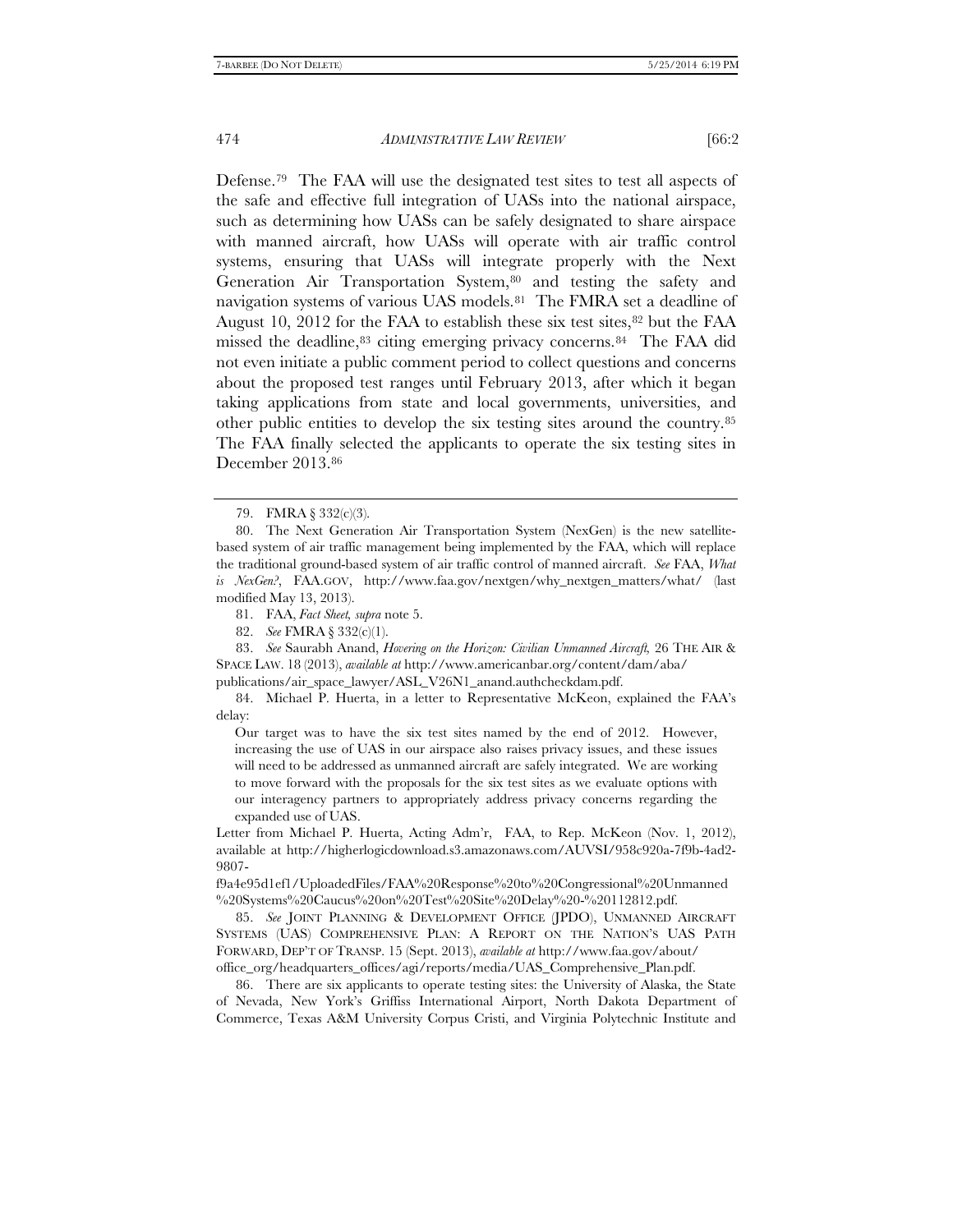III. UASS AND PRIVACY RIGHTS

The current use of drones by domestic law enforcement agencies, coupled with the anticipated influx of private and public UASs in the national airspace, has drawn the attention of privacy and civil liberties advocates.[87](#page-12-0) Many members of Congress, who themselves are responsible for prompting the speedy integration of UASs through the passage of the FMRA, and the public are concerned that the current regulatory system lacks sufficient safeguards that would ensure drones are not used to improperly spy on Americans.<sup>88</sup>

There is no express right to privacy in the United States Constitution; however, both the Supreme Court and Congress have recognized privacy as a fundamental right. For purposes relevant to the drone-privacy debate, the Fourth Amendment, which guards against unreasonable and warrantless searches and seizures, [89](#page-12-2) is the most pertinent to a discussion of an individual's expectation of privacy. The rise of the use of drone technology in the United States is certain to raise a number of questions concerning an individual's expectation of privacy. With the proliferation of UASs, a number of invasive surveillance scenarios could potentially occur. Government entities and law enforcement agencies could spy on unsuspecting citizens and perform warrantless searches of their property; corporations could collect data on the private lives and movements of individuals to amass information for market research purposes or to sell customer lists to other corporations; private citizens could simply spy on one another; or criminals could use invasive imagery acquired from UASs to carry out illegal activities.

Privacy advocates fear that the constant presence of UASs in our everyday lives may become commonplace and will be allowed to further infringe on our rights as UASs are embraced by law enforcement for more controversial uses.[90](#page-12-3) Furthermore, as UASs infiltrate every part of our

88. *See* THOMPSON, *supra* note 3, at Summary.

State University. FAA, FACT SHEET—FAA UAS TEST SITE PROGRAM, FAA.GOV, http://www.faa.gov/news/fact\_sheets/news\_story.cfm?newsId=15575 (last visited May 9, 2014).

<span id="page-12-0"></span><sup>87.</sup> *See* ACLU, RECOMMENDATIONS, *supra* note 37; *see also* ELECTRONIC FRONTIER FOUNDATION (EFF), PUBLIC COMMENTS OF THE EFF REGARDING PROPOSED PRIVACY REQUIREMENTS FOR THE UNMANNED AIRCRAFT SYSTEM TEST SITE PROGRAM (Apr. 23, 2013), *available at* https://www.eff.org/document/effs-comments-faa.

<span id="page-12-3"></span><span id="page-12-2"></span><span id="page-12-1"></span><sup>89.</sup> U.S. CONST. amend. IV ("The right of the people to be secure in their persons, houses, papers, and effects, against unreasonable searches and seizures, shall not be violated, and no Warrants shall issue, but upon probable cause, supported by Oath or affirmation, and particularly describing the place to be searched, and the persons or things to be seized.").

<sup>90.</sup> This occurrence is referred to as "mission creep." ACLU, RECOMMENDATIONS,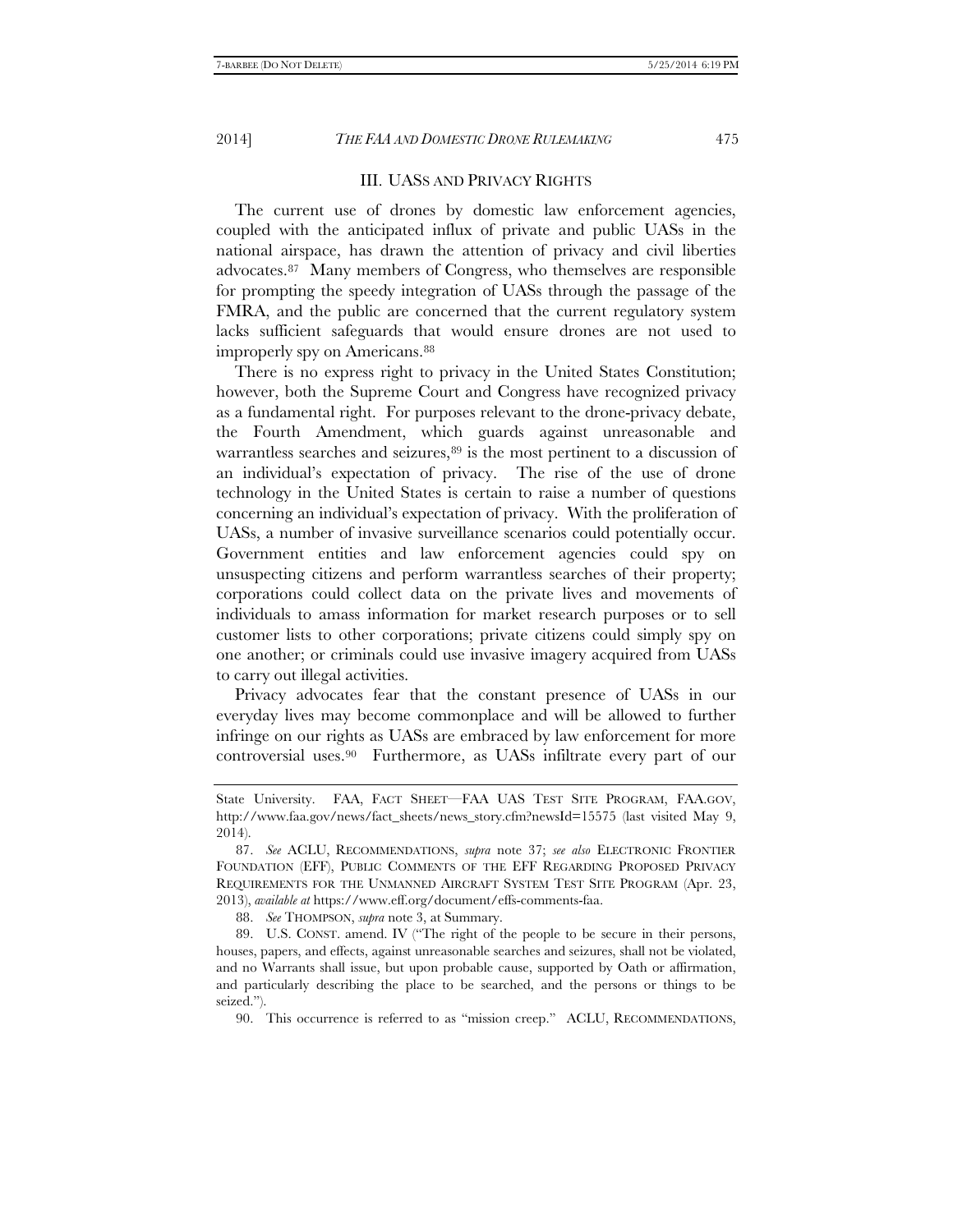public lives, new uses for surveillance UASs will slowly expand.[91](#page-13-0) Drones could potentially be equipped with non–lethal weapons (e.g. rubber bullets, tear gas, tasers) for crowd control and dispersal purposes, or even eventually be armed with lethal weapons for law enforcement purposes.<sup>92</sup> Although a seemingly far-fetched scenario, civil liberties advocates believe that it is a slippery slope once we allow UASs to carry out surveillance and law enforcement purposes.[93](#page-13-2)

# *A. The FAA's Stance on Privacy*

The FAA has indicated that it intends to take privacy concerns into account.[94](#page-13-3) The privacy policy currently espoused in the FAA's proposed regulations includes the provision that the test site operator must "operate in accordance with Federal, state, and other laws regarding the protection of an individual's right to privacy."[95](#page-13-4) Although vague, these proposed rules suggest that the FAA has taken some privacy concerns seriously in its mandate to fully integrate UASs into the national airspace. However, the FAA has only mentioned the issue of privacy as it pertains to its UAS test site program, largely ignoring privacy as it relates to the bigger picture of full UAS integration.<sup>[96](#page-13-5)</sup> The FAA acknowledged that its test site privacy requirements do not suggest it will adopt a long-term privacy regulatory framework for UAS use—only that it may help inform future policymakers and privacy advocates in the privacy debate.<sup>[97](#page-13-6)</sup>

### *B. Current State and Federal Legislation Concerning Domestic Drones and Privacy*

With lingering concerns as to whether the FAA is the appropriate body to be taking on privacy policymaking and enforcement,[98](#page-13-7) and unwilling to wait for the courts to decide the issue, several state and federal lawmakers

<span id="page-13-0"></span>*supra* note [37,](#page-6-7) at 11.

<sup>91.</sup> *Id.* 

<sup>92.</sup> *Id.*

<span id="page-13-2"></span><span id="page-13-1"></span><sup>93.</sup> *Id.* at 10–11 (explaining that "current trends" surrounding UAS usage suggest a "looming threat").

<span id="page-13-4"></span><span id="page-13-3"></span><sup>94.</sup> *See* Unmanned Aircraft System Test Site Program, 78 Fed. Reg. 12,259, 12,260 (Feb. 22, 2013) (to be codified at 14 C.F.R. pt. 91).

<sup>95.</sup> *Id.* 

<sup>96.</sup> *See* JPDO, *supra* note 85, at 7.

<sup>97.</sup> *See* Unmanned Aircraft System Test Site Program, 78 Fed. Reg. at 12,260.

<span id="page-13-7"></span><span id="page-13-6"></span><span id="page-13-5"></span><sup>98.</sup> *See* Matthew L. Wald, *Current Laws May Offer Little Shield Against Drones, Senators are Told*, N.Y. TIMES, Mar. 20, 2013, http://www.nytimes.com/2013/03/21/us/

politics/senate-panel-weighs-privacy-concerns-over-use-of-drones.html (remarking that Rep. Barton and Rep. Markey have said that the FAA "had no jurisdiction in privacy, nor much expertise in the area").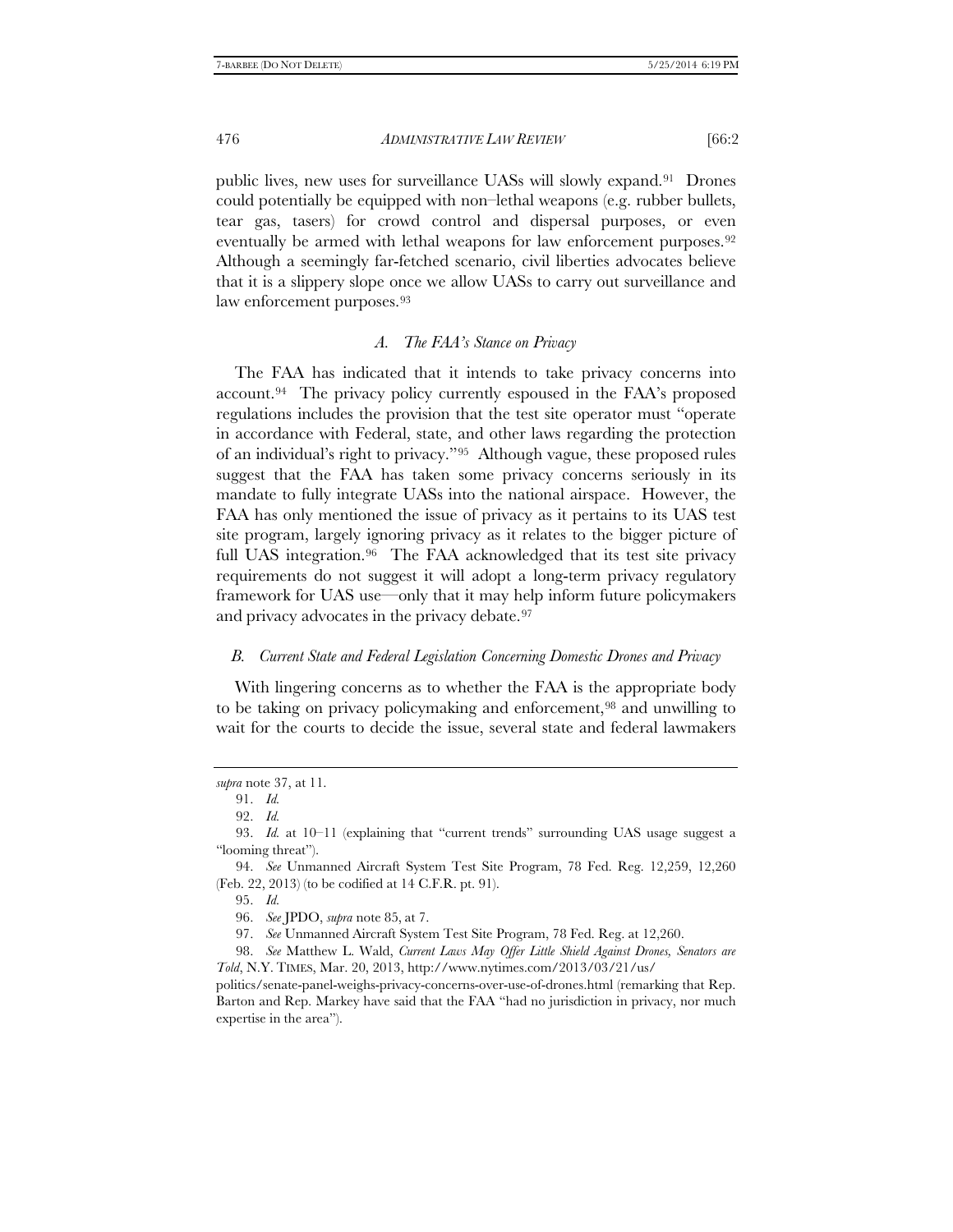have crafted legislation in anticipation of having to curb "big brother" style surveillance by the government and other entities.<sup>99</sup> Altogether, forty-three states have proposed legislation to place restrictions on the use of domestic drones for surveillance, with nine states having enacted legislation in 2013.[100](#page-14-1) Moreover, the mayor of Seattle recently ordered the police department to abandon its plans to utilize two drones, which were obtained through a federal grant, its surveillance operations after residents and privacy advocates protested the drone program.[101](#page-14-2) The support for restricting the use of UASs by privacy advocates and state and local lawmakers is indicative of the widespread concern for protecting civil liberties; however, these pieces of legislation, once enacted, are largely symbolic since the FAA has ultimate control over the NAS and federal law supersedes state law and local ordinances.[102](#page-14-3)

The small town of Deer Trail, Colorado wants to have open-season on UASs flying over the town.[103](#page-14-4) Town officials and residents are considering an ordinance that would allow hunters to apply for a license to shoot down drones in exchange for a cash reward.[104](#page-14-5) Originally scheduled to take place in November 2013, the vote on the ordinance has been postponed while a district court rules on the ordinance's legality.[105](#page-14-6) The FAA issued a warning in response to the proposed ordinance, reminding the public that the FAA is the sole authority in charge of regulating airspace.[106](#page-14-7) The FAA also warned that it is illegal to shoot at an unmanned aircraft and such an act would result in civil or criminal liability, just as would firing at a

<span id="page-14-0"></span><sup>99.</sup> *See* Brian Montopoli, *Lawmakers Move to Limit Domestic Drones*, CBSNEWS.COM (May 16, 2013, 4:28 PM), http://www.cbsnews.com/8301-201\_162-57584695/lawmakers-moveto-limit-domestic-drones/; *see also* Allie Bohm, *Status of Domestic Drone Legislation in the States*, AMERICAN CIVIL LIBERTIES UNION (Feb. 15, 2014), http://www.aclu.org/blog/technologyand-liberty/status-domestic-drone-legislation-states.

<sup>100.</sup> *See* Bohm*, supra* note 99*.*

<span id="page-14-2"></span><span id="page-14-1"></span><sup>101.</sup> *See* Laura L. Myers, *Seattle Mayor Grounds Police Drone Program,* REUTERS, Feb. 8, 2013, http://www.reuters.com/article/2013/02/08/us-usa-drones-seattle-idUSBRE91704 H20130208.

<span id="page-14-3"></span><sup>102.</sup> *See* U.S. CONST. art. VI (The Supremacy Clause establishes that the Constitution and federal law takes precedence over state law, and if there is a conflict between the two, federal law prevails).

<span id="page-14-4"></span><sup>103.</sup> *See* Ben Wolfgang, *Drone-hunting Permits on Hold—Colorado Town to let Voters Decide in November*, WASH. TIMES, Aug. 7, 2013, http://www.washingtontimes.com/news/ dronehunting-permits-hold-colorado-town-let-voter/.

<sup>104.</sup> *See id.* 

<span id="page-14-6"></span><span id="page-14-5"></span><sup>105.</sup> *See* Ana Cabrera, *Colorado Town's Vote on Drone Ordinance Postponed*, CNN.COM (Dec. 10, 2013, 9:44 AM), http://www.cnn.com/2013/12/10/us/colorado-town-droneordinance/.

<span id="page-14-7"></span><sup>106.</sup> *See* Joan Lowy, *FAA Warns Against Shooting Guns at Drones*, HUFFINGTON POST, July 19, 2013, http://www.huffingtonpost.com/2013/07/19/faa-guns-drones\_n\_3624940.html.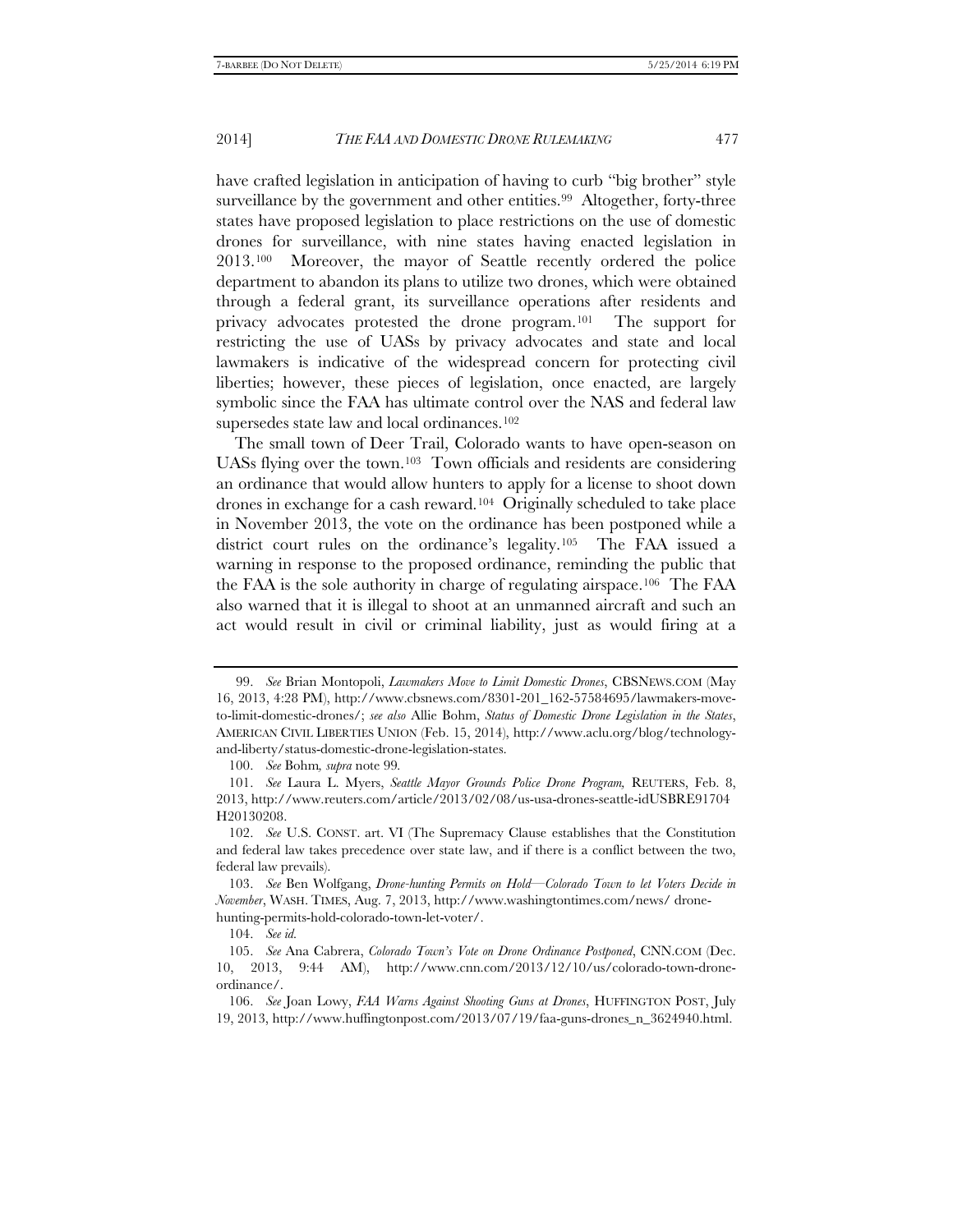manned aircraft.<sup>[107](#page-15-0)</sup> Although the town of Deer Trail concedes that the drone hunting license would be more of a symbolic gesture than anything else—since nobody has actually witnessed a drone hovering above the town—Deer Trail represents the cross section of Americans who fear that widespread UAS use will result in the legitimization of government spying and surveillance on its citizens.[108](#page-15-1)

In a further show of concern for protecting fundamental privacy rights, members of Congress have proposed three bills that would restrict the use of UASs for domestic surveillance.[109](#page-15-2) The House and Senate Judiciary Committees have each held hearings on the issue of the domestic use of UASs.[110](#page-15-3) The Preserving American Privacy Act of 2013, proposed by Representatives Zoe Lofgren and Ted Poe would require a public entity, either government or law enforcement, operating a UAS to minimize its collection of personally identifying information.[111](#page-15-4) The bill also would ban the use of data obtained by a UAS without a warrant against a suspect in a criminal investigation,[112](#page-15-5) and further calls for an outright ban on weaponized drones in national airspace.<sup>113</sup> A second bill, the Preserving Freedom from Unwarranted Surveillance Act of 2013, proposed by Senator Rand Paul, would prevent public officials from using UASs to collect evidence in criminal cases.[114](#page-15-7) Representative Ed Markey introduced the Drone Aircraft Privacy and Transparency Act of 2013. This bill would amend the FMRA to mandate the Department of Transportation to conduct a study on the privacy risks posed by the integration of UASs into

<sup>107.</sup> *See id.* 

<span id="page-15-1"></span><span id="page-15-0"></span><sup>108.</sup> *See* Wolfgang, *supra* note 103 (calling the ordinance a "pre-emptive strike" against drones).

<span id="page-15-2"></span><sup>109</sup>*. See* Preserving American Privacy Act of 2013, H.R. 637, 113th Cong. (2013); Preserving Freedom from Unwarranted Surveillance Act of 2013, S. 1016, 113th Cong. (2013); Drone Aircraft Privacy and Transparency Act of 2013, H.R. 2868, 113th Cong. (2013).

<span id="page-15-3"></span><sup>110.</sup> *See Eyes in the Sky: The Domestic Use of Unmanned Aerial Systems: Hearing Before the Subcomm. on Crime, Terrorism, Homeland Sec., and Investigations of the H. Comm. on the Judiciary*, 113th Cong. (2013); *see also Operating Unmanned Aircraft Systems in the National Airspace System: Assessing Research and Development Efforts to Ensure Safety: Hearing Before the Subcomm. on Oversight of the H. Comm. on Sci., Space, & Tech.,* 113th Cong. 1 (2013) [hereinafter *Hearing: Operating Unmanned Aircraft Systems*]; *The Future of Drones in America: Law Enforcement and Privacy Concerns*: *Hearing Before the S. Comm. on the Judiciary*, 113th Cong. (2013) [hereinafter *Hearing: Future of Drones*].

<span id="page-15-5"></span><span id="page-15-4"></span><sup>111.</sup> *See* Preserving American Privacy Act of 2013, H.R. 637, 113th Cong. § 3119b (2013).

<sup>112.</sup> *See* H.R. 637 § 3119(c).

<sup>113.</sup> *See id.* § 3119(h).

<span id="page-15-7"></span><span id="page-15-6"></span><sup>114.</sup> *See* Preserving Freedom from Unwarranted Surveillance Act of 2013, S. 1016, 113th Cong. § 10 (2013).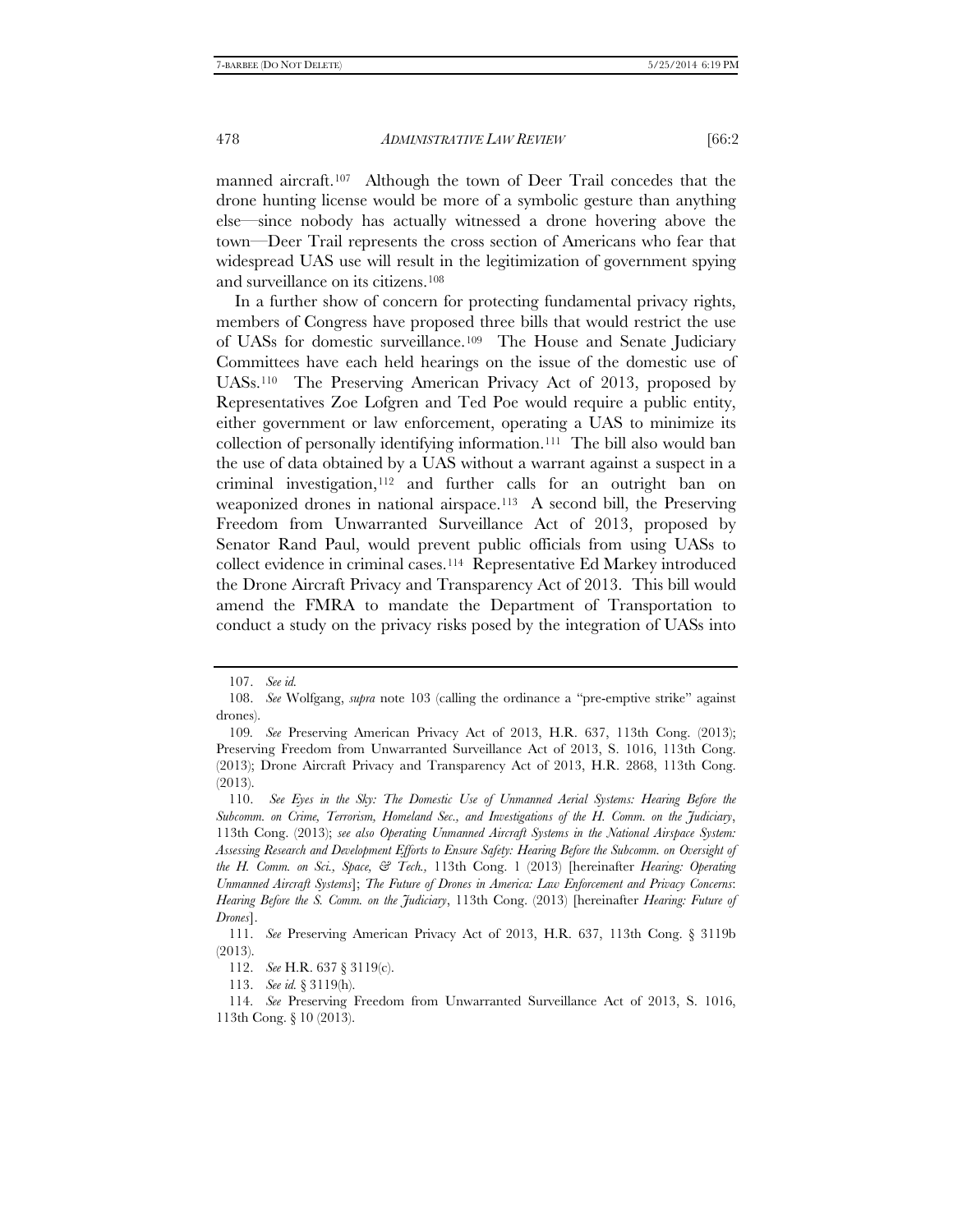the national airspace.[115](#page-16-0) However, despite these efforts by a handful of members of Congress to take action on protecting privacy rights, none of the three bills have moved past committee.<sup>[116](#page-16-1)</sup>

# *C. The Divisive Debate Over the Appropriate Entity*

It could be years before the Supreme Court clarifies case law on the issue of whether data collected during an unmanned aerial surveillance operation constitutes a Fourth Amendment search. Furthermore, a persistently divisive Congress makes substantive federal privacy policy legislation regarding UAS use unlikely any time soon. Local policymakers and state legislatures have attempted to fill the privacy vacuum left by gaps in the legal framework, but those efforts are largely symbolic as these institutions may actually have little authority to regulate drone policy in national airspace. Because of the uncertainty over which entity has the authority to regulate privacy issues for UASs, there is no correct answer for who exactly has the responsibility to formulate domestic drone privacy policy.

The seemingly simple answer is the FAA. With the Congressional mandate encompassed in the FMRA, the FAA is the agency tasked with integrating UASs into the national airspace.[117](#page-16-2) Some stakeholders claim that by extension, this mandate includes the FAA assuming the responsibility for formulating and implementing privacy regulations because it is a fundamental part of the integration process.<sup>118</sup> However, there is nothing expressly written into the FMRA mandate that requires the FAA to create privacy law protections as part of that integration.<sup>119</sup> The

<span id="page-16-0"></span><sup>115.</sup> *See* Drone Aircraft Privacy and Transparency Act of 2013, H.R. 2868, 113th Cong. § 2 (2013).

<span id="page-16-1"></span><sup>116.</sup> *See* Preserving American Privacy Act of 2013, H.R. 637, GOVTRACK.US, http://www.govtrack.us/congress/bills/113/hr637 (last visited May 9, 2014); Preserving Freedom from Unwarranted Surveillance Act of 2013, S. 1016, GOVTRACK.US, http://www.govtrack.us/congress/bills/113/s1016 (last visited May 9, 2014); Drone Aircraft Privacy and Transparency Act of 2013, H.R. 2868, GOVTRACK.US, http://www.govtrack.us/congress/bills/113/hr2868 (last visited May 9, 2014).

<span id="page-16-2"></span><sup>117.</sup> *See* FMRA Pub. L. No. 112-95, § 332, 126 Stat. 11, 73–75 (codified at 49 U.S.C. § 40101).

<span id="page-16-3"></span><sup>118.</sup> *See* ACLU, RECOMMENDATIONS, *supra* note 37, at 2 (arguing that the FAA's mandate extends to "protecting individuals . . . on the ground" and therefore has the obligation to protect individuals' fundamental right to privacy); *see also,* U.S. GOV'T ACCOUNTABILITY OFFICE, *supra* not[e 68,](#page-9-8) at 35–36.

<span id="page-16-4"></span><sup>119.</sup> *See* Harley Geiger, *How Congress Should Tackle the Drone Privacy Problem,* CTR. FOR DEMOCRACY & TECH. (Mar. 27, 2012), *available at* https://www.cdt.org/blogs/harleygeiger/2703how-congress-should-tackle-drone-privacy-problem (suggesting the FAA need not develop privacy rules).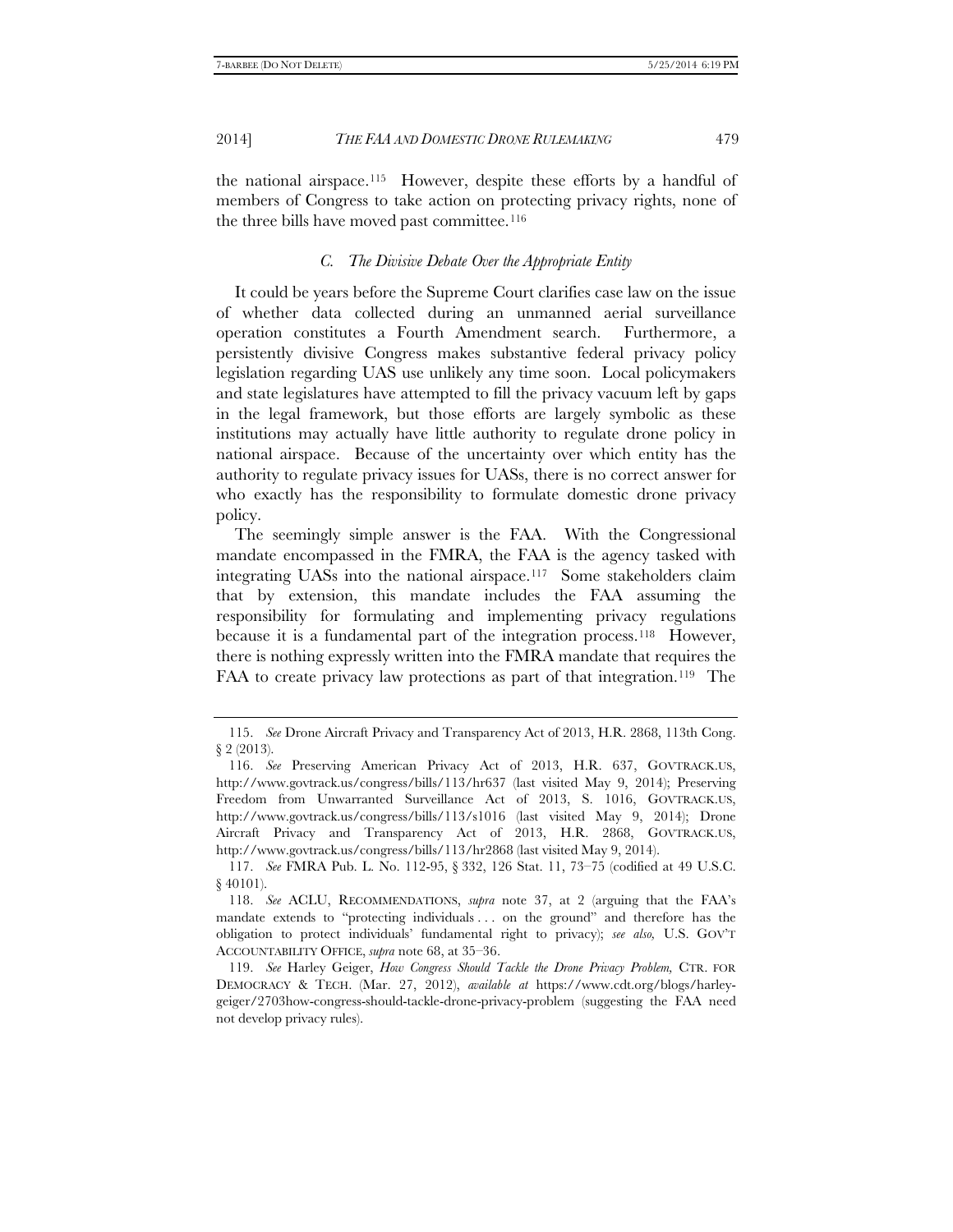FAA may not even have the legal authority to create broad privacy protections without being delegated that authority by Congress.[120](#page-17-0) While the FAA has promised to consider the issue of privacy in its regulations, it has also acknowledged that it may not actually have the legal authority to enforce rules and regulations with regard to privacy[.121](#page-17-1) Furthermore, FAA officials have suggested that the agency is ill-equipped to take on regulating privacy issues that do not affect safety since doing so would be outside of the FAA's mission.[122](#page-17-2) Because of this uncertainty, there are stakeholders who believe that Congress should take the additional step of instructing the FAA to take privacy policy formulation into account as part of the FMRA mandate.[123](#page-17-3)

Congress having left the FMRA mandate quite open-ended,<sup>124</sup> when privacy policy is undoubtedly one of the foremost concerns associated with UAS use, is perhaps indicative of its intention to let the FAA fill the void left in drone privacy law.[125](#page-17-5) On the other hand, the language of the FMRA seems to specifically focus on safety in the integration of UASs, while the absence of any mention of privacy issues is glaring.[126](#page-17-6) One could argue this is evidence that Congress's actual intention was for the FAA to focus on what it does best—safety—rather than privacy.[127](#page-17-7)

Although it serves as the final authority on all aircraft operations in the NAS and can preempt local and state law, the FAA itself has suggested that, in the absence of widespread federal privacy law, existing state laws that protect individual privacy rights could potentially be applied in

<span id="page-17-0"></span><sup>120.</sup> *See* ALISSA M. DOLAN & RICHARD M. THOMPSON II, CONG. RESEARCH SERV., R42940, INTEGRATION OF DRONES INTO DOMESTIC AIRSPACE: SELECTED LEGAL ISSUES 22 (2013) (arguing that federal agencies do not have "inherent power"—Congress must assign specific powers).

<span id="page-17-1"></span><sup>121.</sup> *The Future of Unmanned Aviation in the U.S. Economy: Safety and Privacy Concerns: Hearing Before the S. Comm. on Commerce, Sci., and Transp.,* 113th Cong. 2 (2014) [hereinafter *Hearing: Future of Unmanned Aviation*] (statement of Michael P. Huerta, Adm'r, Fed. Aviation Admin.) (testifying that the FAA's role is limited to the "safety and operational efficiency" of the national airspace system (NAS), and therefore, issues outside of that scope are beyond the FAA's authority).

<sup>122.</sup> *See* U.S. GOV'T ACCOUNTABILITY OFFICE, *supra* note 68, at 36.

<span id="page-17-3"></span><span id="page-17-2"></span><sup>123.</sup> *Hearing: Future of Drones*, *supra* note 110 (statement of Ryan Calo, Assistant Professor, Univ. of Washington School of Law).

<span id="page-17-5"></span><span id="page-17-4"></span><sup>124.</sup> Under the law, the FAA has been broadly tasked with developing "a comprehensive plan to safely accelerate the integration of civil unmanned aircraft systems into the national airspace system." *See* FMRA, Pub. L. No. 112-95, § 332, 126 Stat. 11, 73– 75 (codified at 49 U.S.C. § 40101).

<sup>125.</sup> *See* DOLAN & THOMPSON, *supra* note 120, at 27.

<span id="page-17-6"></span><sup>126.</sup> FMRA § 332(a).

<span id="page-17-7"></span><sup>127.</sup> DOLAN & THOMPSON, *supra* note 120, at 27.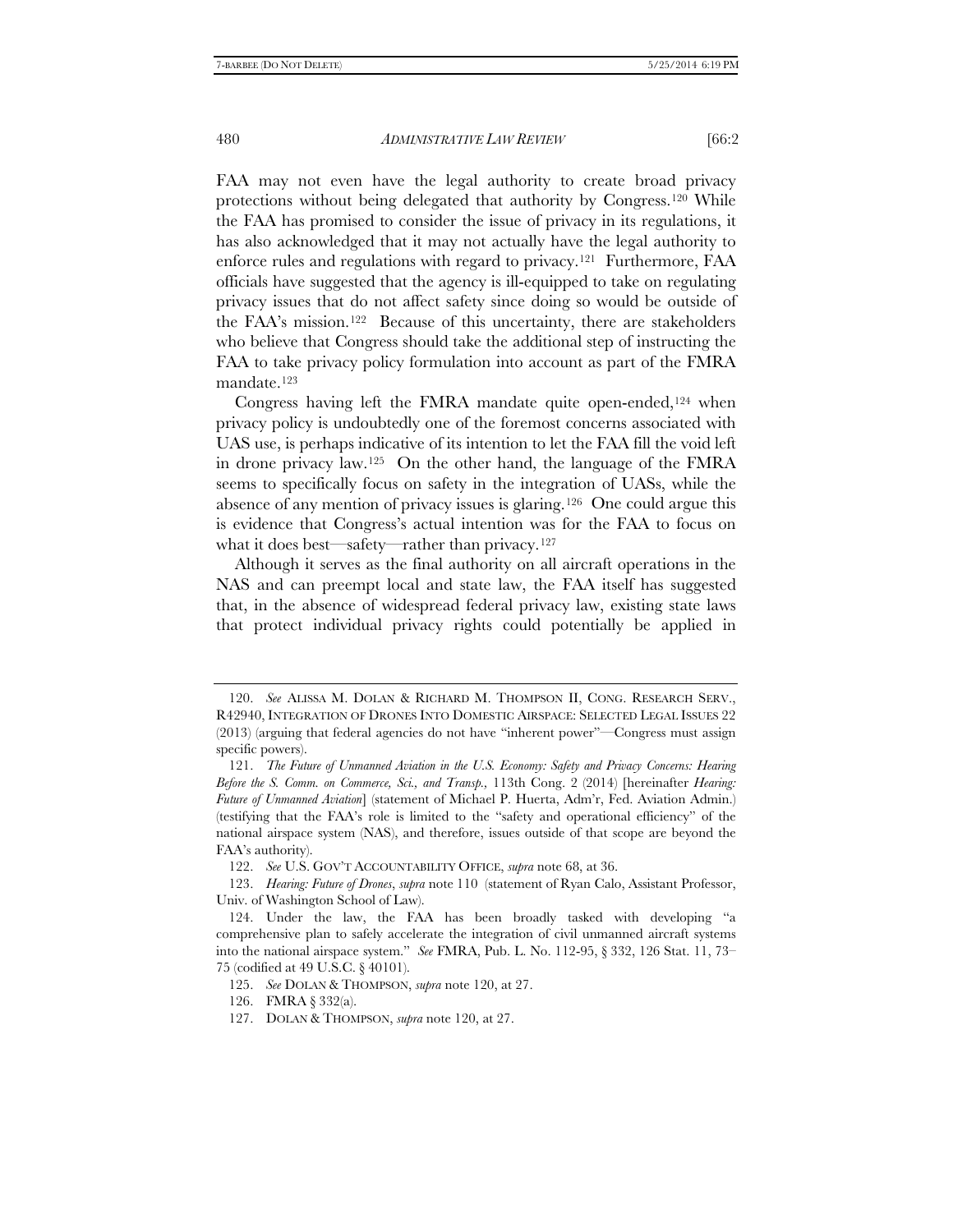situations of UAS use infringing on fundamental rights.[128](#page-18-0) Although the FAA's enabling statute proclaims the federal government "has exclusive sovereignty of airspace of the United States,"<sup>[129](#page-18-1)</sup> and courts have long-held that the federal government preempts all attempts by the states to regulate aircraft safety,[130](#page-18-2) numerous state legislatures have still attempted to pass their own regulations over UAS operations.[131](#page-18-3) Arguments can be made for using state privacy regulatory structures already in place to protect infringements of privacy; however, if state laws attempt to regulate the use of UASs in any way and are challenged under the principle of federal preemption, it is likely most courts would find the laws to be unenforceable.[132](#page-18-4)

There seems to be no definitive answer as to which entity is best positioned to take the lead in implementing safeguards to ensure that fundamental privacy rights are not infringed upon by UAS surveillance and usage. Currently, no federal agency has been granted the specific statutory authority by Congress to regulate privacy policy related to the integration and use of UASs in the NAS.[133](#page-18-5) A top Government Accountability Office official testified at a congressional hearing that it is currently unknown which entity is responsible for regulating privacy concern issues in the UAS implementation process[.134](#page-18-6) Some have suggested that the DHS or the Department of Justice (DOJ) would be better suited to address privacy policy since privacy concerns would most likely stem from those departments' surveillance and law enforcement operations.[135](#page-18-7) No matter which legislative body, administrative agency, or group of agencies ends up formulating privacy-protective rules, such federal regulations are necessary to protect the fundamental right to privacy that Americans have come to expect.

<sup>128.</sup> JPDO, *supra* note 85, at 7.

<sup>129.</sup> 49 U.S.C. § 40103(a)(1) (2006).

<span id="page-18-2"></span><span id="page-18-1"></span><span id="page-18-0"></span><sup>130.</sup> *See, e.g*., Abdullah v. Am. Airlines, Inc., 181 F.3d 363, 371 (3d Cir. 1999) ("Because the legislative history of the FAA and its judicial interpretation indicate that Congress's intent was to federally regulate aviation safety, we find that *any* state or territorial standards of care relating to aviation safety are federally preempted.").

<sup>131.</sup> *See* Bohm*, supra* note 99.

<span id="page-18-4"></span><span id="page-18-3"></span><sup>132.</sup> *See* Jol. A. Silversmith, *You Can't Regulate This: State Regulation of the Private Use of Unmanned Aircraft*, 26 AIR & SPACE LAW. 23 (2013), *available at* http://www.zsrlaw.

<span id="page-18-5"></span>com/images/stories/ASL\_V26N3\_WINTER13\_Silversmith.pdf.

<sup>133.</sup> *See* U.S. GOV'T ACCOUNTABILITY OFFICE, *supra* note 68, at 35.

<span id="page-18-7"></span><span id="page-18-6"></span><sup>134.</sup> *Hearing: Operating Unmanned Aircraft Systems*, *supra* note 110, at 63 (2013) (statement of Gerald L. Dillingham, Dir., Civil Aviation Issues, Gov't Accountability Office).

<sup>135.</sup> *See* U.S. GOV'T ACCOUNTABILITY OFFICE, *supra* note 68, at 36.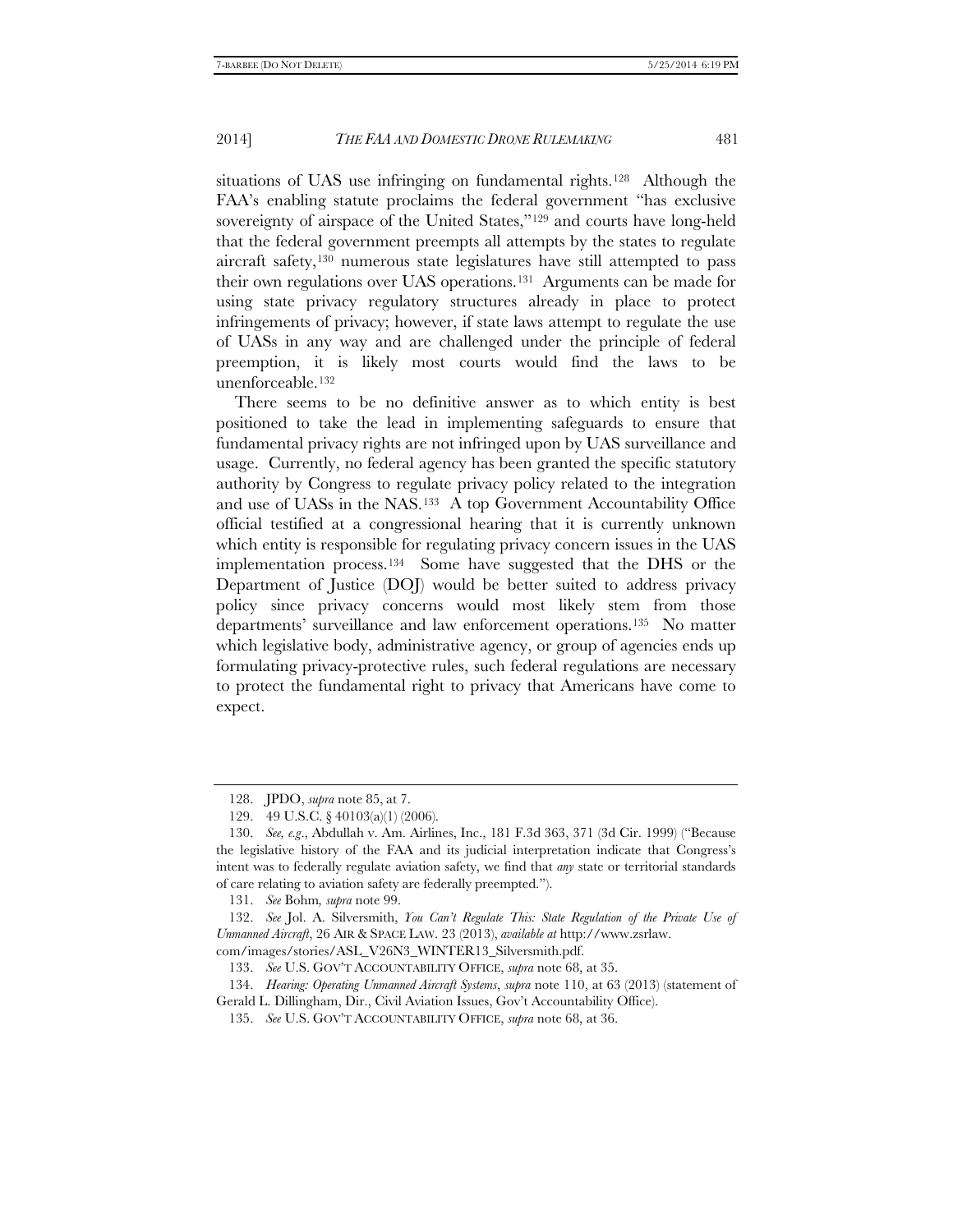# IV. THE PRACTICALITY OF THE FAA REGULATING PRIVACY POLICY

There is considerable debate whether the FAA even has the legal authority to regulate privacy rights.[136](#page-19-0) Congress' mandate in the FMRA only directs the FAA to implement two sets of rules.[137](#page-19-1) The first requires the FAA to "develop a comprehensive plan to safely accelerate the integration of civil unmanned aircraft systems into the national airspace system"<sup>[138](#page-19-2)</sup> and to publish a final rule by August 14, 2015.<sup>139</sup> The second mandated rulemaking requires the FAA to issue a final rule on integrating "small unmanned aircraft systems that will allow for civil operation of such systems in the national airspace" by June 14, 2014.[140](#page-19-4) The FMRA does not explicitly mandate the FAA to regulate privacy, nor does it explicitly provide the FAA with the authority to address privacy concerns in its regulatory rulemaking.[141](#page-19-5)

The FAA has traditionally been a largely technical agency tasked with research, engineering, and development of new aviation technologies; operation of air traffic control and navigation systems; and regulating minimum standards for aircraft manufacturing, operation, and maintenance.<sup>142</sup> FAA employees are mostly technical and industrial professionals—air traffic controllers, safety inspectors, engineers, transportation systems specialists—all working toward the common goal of ensuring that the United States maintains the safest and most efficient NAS in the world.[143](#page-19-7) A drastic change in mission, from one focused exclusively on safety to one split between safety and privacy, would likely require a substantial reorganization of the agency, starting with personnel. For instance, more bureaucrats and lawyers would be needed at the FAA to ensure that privacy laws are being properly implemented and enforced and that no unconstitutional invasions of privacy are being committed. The FAA, which currently has no constitutional lawyers on staff, would need to

<span id="page-19-0"></span><sup>136.</sup> *Compare* Dolan & Thompson, *supra* note 120, at 22 (stating that Congress must delegate certain powers to federal agencies), *and Hearing: Future of Unmanned Aviation*, *supra*  note 121 (implying that privacy lies outside the scope of the FAA's statutory authority to regulate safety), *with Hearing: Future of Drone*s, *supra* note 110, at 28 (testimony of Amie Stepanovich, Dir., Domestic Surveillance Project, Elec. Privacy Information Ctr.) (stating that the FAA should be the "primary regulating source").

<span id="page-19-1"></span><sup>137.</sup> FMRA § 332(b).

<span id="page-19-2"></span><sup>138.</sup> *Id.* § 332(a)(1).

<sup>139.</sup> *Id.* § 332(b)(2).

<sup>140.</sup> *Id.* § 332(b)(1).

<sup>141</sup>*. Id.* § 332; *see* DOLAN & THOMPSON, *supra* note 120, at 23.

<span id="page-19-3"></span><sup>142.</sup> FAA, FAA — WHAT WE DO, FAA.GOV, http://www.faa.gov/ about/mission/

<span id="page-19-6"></span><span id="page-19-5"></span><span id="page-19-4"></span>activities/ (last visited May 9, 2014).

<span id="page-19-7"></span><sup>143.</sup> FAA, FAA—WHO WE ARE, FAA.GOV, http://www.faa.gov/jobs/who\_we\_are/ (last visited May 9, 2014).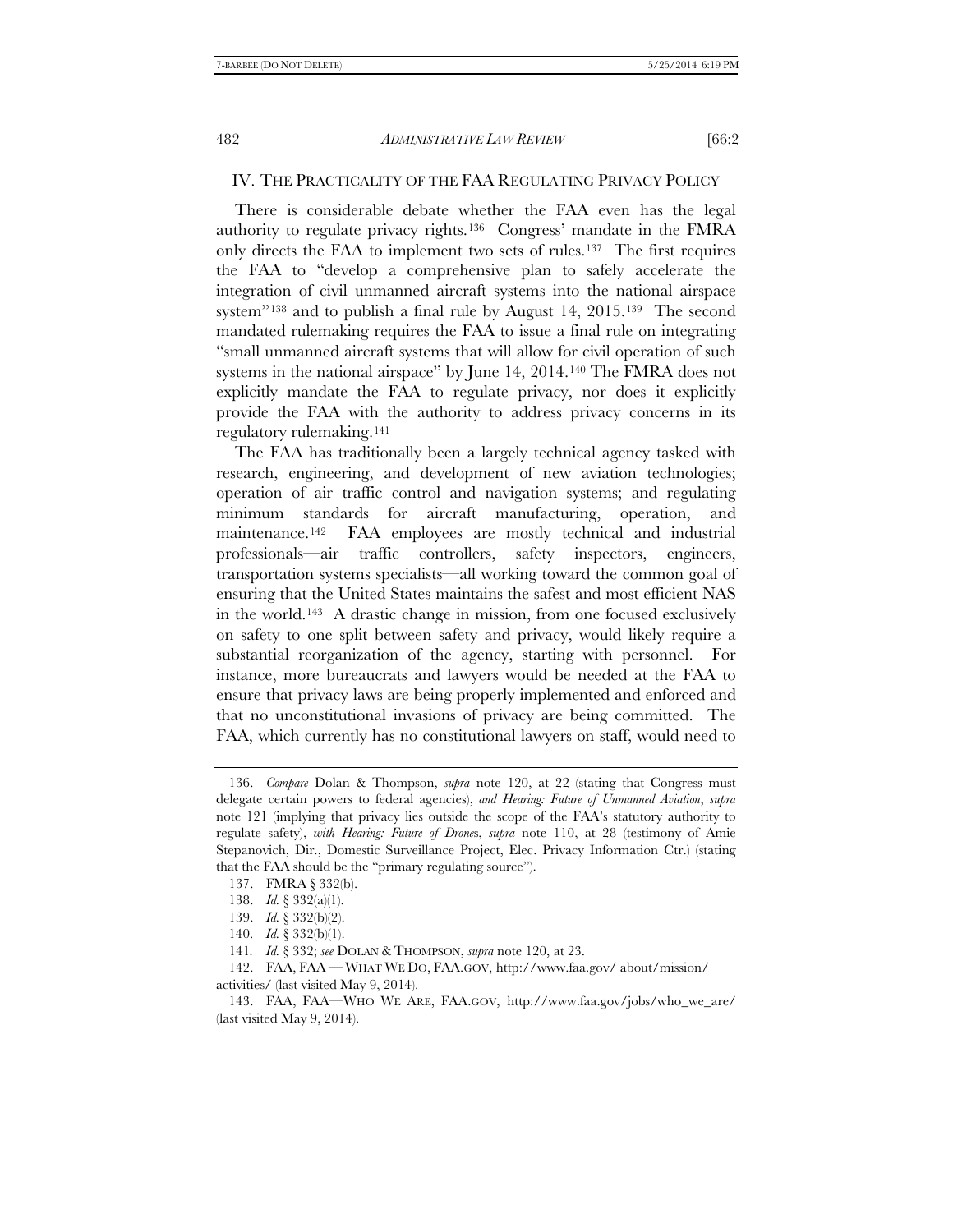reorganize its legal department in anticipation of these changes, as well as to prepare itself for needing to defend itself in privacy lawsuits.

Although it has carried out important regulatory rulemaking, the FAA has never been tasked with the responsibility to protect fundamental privacy rights, and specifically, the Fourth Amendment's protection against unreasonable and warrantless searches and seizures.[144](#page-20-0) The FAA's foremost mission is to keep the national airspace system safe and efficient.[145](#page-20-1) It is impractical for the FAA to be the entity in charge of regulating fundamental privacy rights because the FAA has very little, if any, expertise in that area.[146](#page-20-2) Likewise, it is unwise to distract the agency from its critically important mission by forcing it to take on the unfamiliar responsibility of privacy rulemaking and enforcement. Instead, the FAA should continue to focus solely on how to safely integrate unmanned aerial systems into national airspace shared with manned aerial systems.<sup>[147](#page-20-3)</sup>

The agency has already faced considerable challenges concerning how to safely integrate UASs into the national airspace, resulting in delays and missed deadlines.[148](#page-20-4) Certainly, requiring the FAA to formulate privacy policy will create unique challenges and further add to the delays in implementation of the comprehensive plan.[149](#page-20-5) With far more pressing responsibilities, it would be infeasible and a poor use of resources to have the FAA formulate and enforce privacy safeguards concerning UAS use.

# V. MOVING FORWARD

Although the FMRA mandate for the FAA to make rules regarding UASs integration may be read to include the responsibility to regulate privacy policy, because the FAA does not have the expertise or focus to take

<sup>144.</sup> DOLAN & THOMPSON, *supra* note 120, at 24*; see also* Wald, *supra* note 98.

<sup>145.</sup> FAA, *Mission*, *supra* note 1.

<span id="page-20-2"></span><span id="page-20-1"></span><span id="page-20-0"></span><sup>146.</sup> DOLAN & THOMPSON, *supra* note 120, at 23–24; *see Hearing: Future of Drones*, *supra*  note 110, at 28 (testimony of Michael Toscano, President, Ass'n for Unmanned Vehicle Sys. Int'l.) (remarking that the FAA has "very limited, if any, expertise" in regulating privacy and that the Agency should stay focused on its mission of safety).

<span id="page-20-3"></span><sup>147.</sup> *See Hearing: Duture of Drones*, *supra* note 110, at 28 (testimony of Michael Toscano, President, Ass'n for Unmanned Vehicle Sys. Int'l).

<span id="page-20-4"></span><sup>148.</sup> *See* Letter from Michael P. Huerta, *supra* note 84 (identifying privacy issues as a chief operational challenge to establishing the six testing sites, which was delayed by nearly a year-and-a-half); *see also* U.S. GOV'T ACCOUNTABILITY OFFICE, *supra* note 68, at 27 (citing privacy concerns regarding the collection and use of information gathered by UASs as the cause for delay in the FAA seeking Requests for Proposals from applicants for its six testing sites); *see also* Anand, *supra* note 83, at 2–3.

<span id="page-20-5"></span><sup>149.</sup> *See* U.S. GOV'T ACCOUNTABILITY OFFICE, *supra* note 68, at 38 (remarking that no federal agency has stepped forward to proactively address UAS privacy issues and this lack of movement may trigger further delays in implementing UASs into the NAS).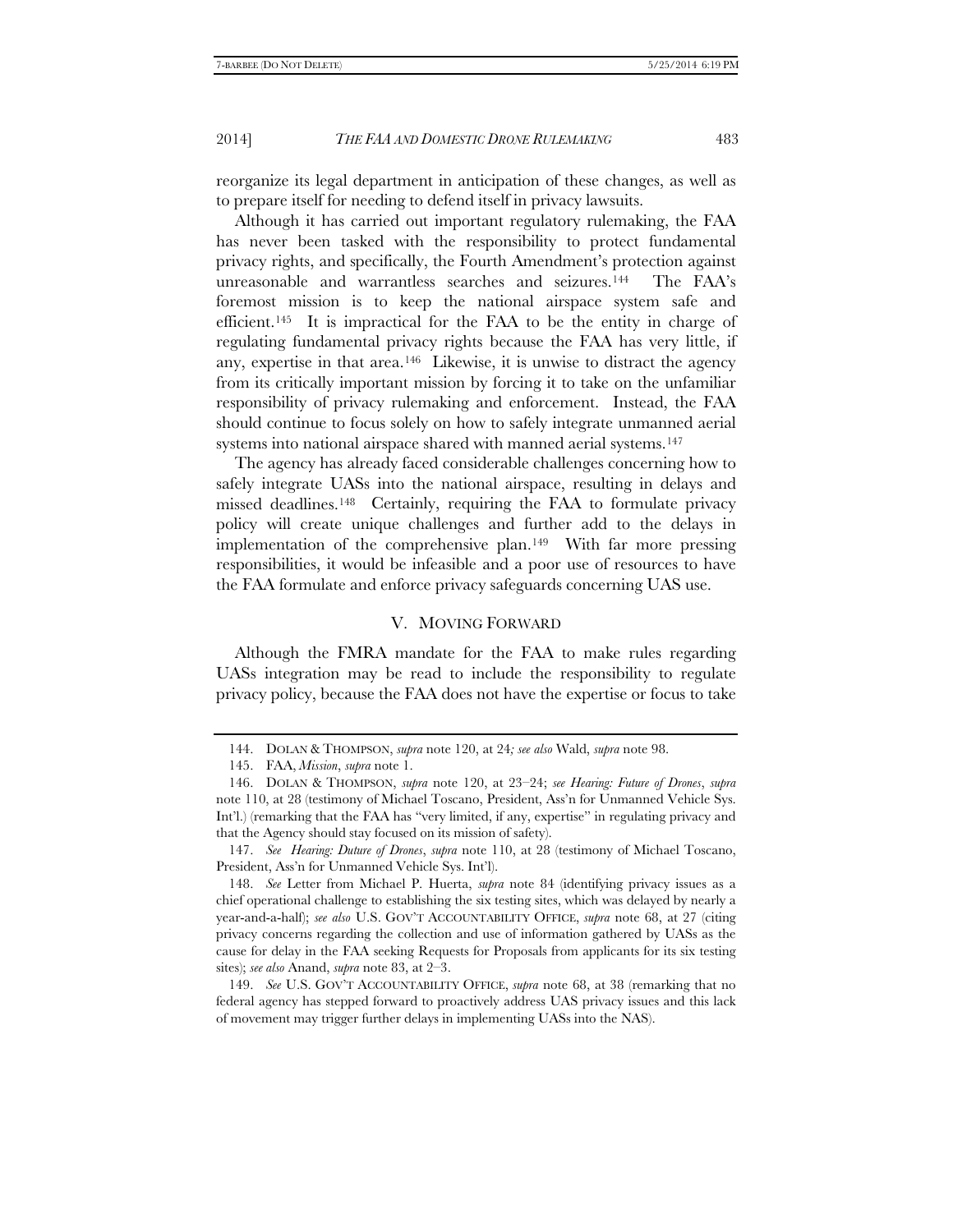on comprehensive privacy policy, Congress may be the more appropriate body to legislate and enforce protections for fundamental privacy rights. In his concurrence in *United States v. Jones*,[150](#page-21-0) Justice Alito wrote, "In circumstances involving dramatic technological change, the best solution to privacy concerns may be legislative."[151](#page-21-1) Recognizing that Congress can play a far more effective role than the Judicial or the Executive Branch, Justice Alito called for legislative solutions for privacy law concerns. Overzealous government surveillance is most likely to be executed by the Executive Branch and the federal agencies that operate under the Executive, such as DHS, DOJ, the FBI, and the Drug Enforcement Agency. Moreover, it may be years before the Supreme Court hears a case regarding this issue. With the number of UASs performing a variety of public and law enforcement functions ever-increasing,[152](#page-21-2) and with privacy laws lagging behind the advances in technology,[153](#page-21-3) it is important for Congress to take the reins and act fast to pass UAS privacy law.

However, just because Congress is the body that should take the primary role in addressing domestic drone privacy law and enact legislation to protect civil liberties from being encroached upon by drones, this does not mean that the FAA cannot use its resources to assist in this endeavor. There are steps that the FAA can take, as part of its implementing of the mandates of the FMRA, to ensure that individuals' privacy rights are protected.

# *A. Recommendations for the FAA*

Although the FAA should not be tasked with formulating, implementing, and enforcing privacy right protections, it should still do its part to keep the UAS authorization process as democratic, open, and streamlined as possible to encourage the entities that will be utilizing UASs to respect fundamental privacy rights. Making the process transparent will encourage upholding privacy rights as well as expose those entities, both public and private, that infringe upon these rights. First, the FAA should make the information in the COA granting process publicly available so that the public can view which entities are flying UASs, over what airspace they will be flying, and for what purpose, with the exception of classified missions by

<sup>150.</sup> 132 S. Ct. 945, 957 (2012) (Alito, J., concurring).

<sup>151.</sup> *Id.* at 964 (Alito, J., concurring).

<sup>152.</sup> *See* FAA, *Forecast*, *supra* note 7, at 48.

<span id="page-21-3"></span><span id="page-21-2"></span><span id="page-21-1"></span><span id="page-21-0"></span><sup>153.</sup> U.S. GOV'T ACCOUNTABILITY OFFICE, GAO-12-961T, PRIVACY: FEDERAL LAW SHOULD BE UPDATED TO ADDRESS CHANGING TECHNOLOGY LANDSCAPE 8–10 (2012) (Statement of Gregory C. Wilshusen, Dir., Info. Sec. Issues, Gov't Accountability Office).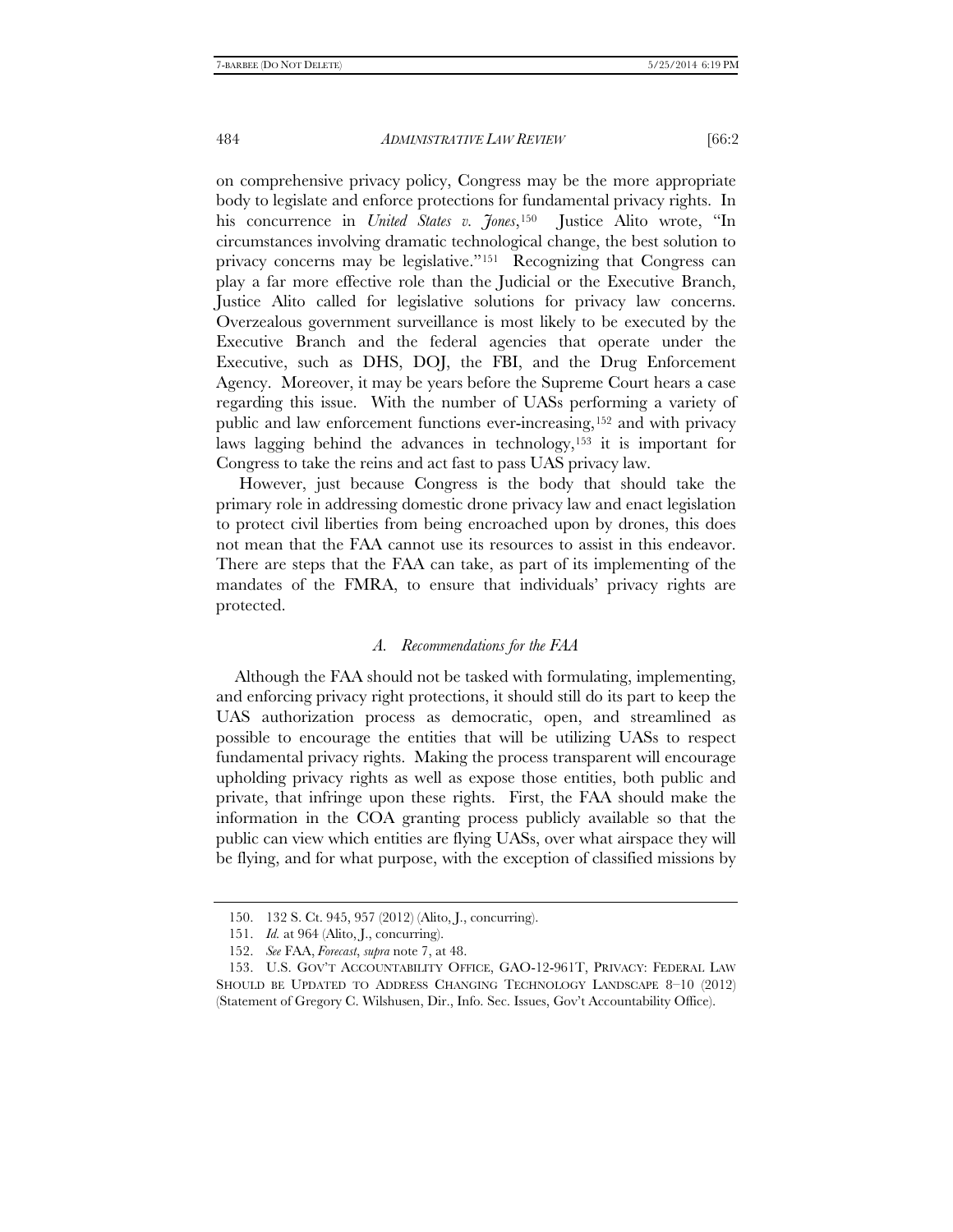government and law enforcement entities. All data concerning drone flights should be publicly available because the public remains skeptical of domestic UAS use due to their origins shrouded in secrecy and warfare. The word "drone" immediately calls to mind armed drones killing terrorist targets in distant lands.[154](#page-22-0) The more publicly-available information there is, the more open-minded the public will become regarding the societal benefits that can be derived from domestic UAS use.[155](#page-22-1)

Furthermore, the FAA should require anyone applying for a COA to operate a UAS to submit a statement of purpose, detailing what it intends to do with the data it collects and a plan for minimizing unnecessary intrusions into the privacy of individuals.[156](#page-22-2) This information should be shared with the body or agency that is ultimately in charge of enforcing the UAS surveillance privacy law to ensure that the system is transparent and that information-sharing is efficient to minimize occurrences of infringement on individuals' civil liberties. The FAA should be involved in these steps to preserve civil liberties because, as the agency authorizing and denying COAs to UAS operators, it is the first point of interaction for operators and the ultimate authority on approving UASs in the national airspace. The FAA is in the unique position to require UAS operators to provide a plan for what they intend to do with UASs and the data collected, or the operator will not be issued a COA.

# *B. Recommendations for Congress*

Congress is the most appropriate body for updating existing and out-ofdate federal privacy laws in order to meet the unique challenges of future UAS surveillance technology. Rapid technological advances that have taken place in the twenty-first century have made many of the country's privacy laws, some of which have not been updated since the 1970s, obsolete.[157](#page-22-3) Since the widespread public and private use of UASs is

<span id="page-22-0"></span><sup>154.</sup> *See* Popper, *supra* note 19 (describing the public perception problem with UASs: "drones have entered the popular consciousness as robotic killing machines controlled by our government, [and therefore] introducing them to domestic airways as tools for law enforcement would only reinforce the image of them as operatives of Big Brother").

<span id="page-22-1"></span><sup>155.</sup> *See id.* (stating that the key to changing public perceptions is removing the function of drones as war machines or mediums for intrusive government surveillance in the minds of the public; instead, the public needs to see their utility in agriculture, or in finding missing children).

<sup>156.</sup> *Hearing: Future of Drones*, *supra* note 110, at 28 (testimony of Annie Stepanovich).

<span id="page-22-3"></span><span id="page-22-2"></span><sup>157.</sup> U.S. GOV'T ACCOUNTABILITY OFFICE, *supra* note 153, at 5 (describing how technological advances "have rendered some of the provisions of the Privacy Act and the E-Government Act of 2002 inadequate to fully protect all personally identifiable information collected, used, and maintained by the federal government.").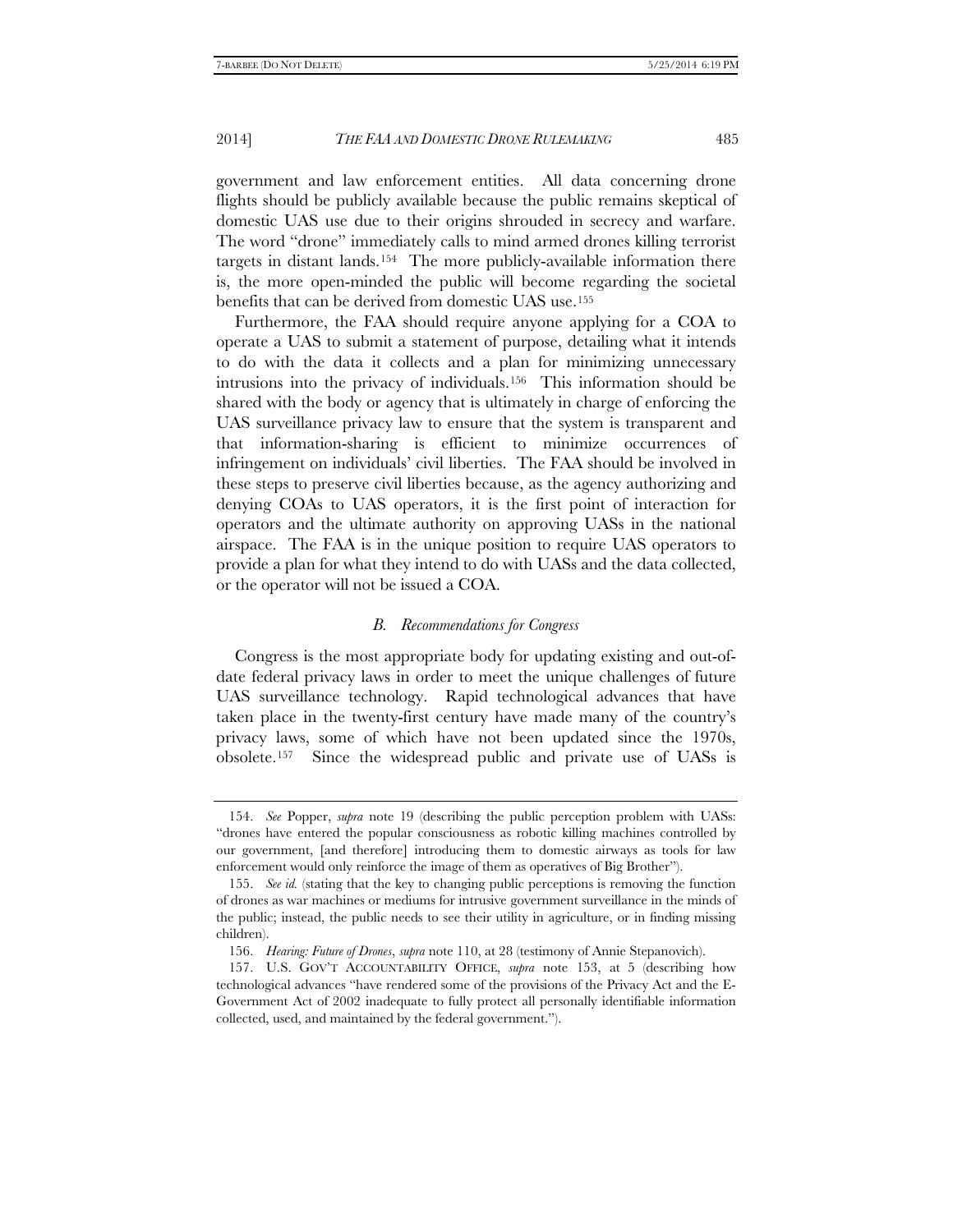inevitable, it is important for Congress to act quickly so that it is prepared for the rapid influx of UASs in the sky once the FAA implements its comprehensive plan for full integration.[158](#page-23-0) To meet its obligations to the American public, Congress needs to implement its own comprehensive plan of privacy standards to meet the privacy challenges ahead.[159](#page-23-1)

First, Congress should enact baseline privacy laws for all UAS operators, both public and private, that must be followed as part of its comprehensive privacy policy. This would include full compliance with all safety and privacy regulations and parameters that have been established by the FAA, including any mandatory disclosures and reports required for COA authorization. These reports should describe the region and airspace where the drone will be flown, for what purpose the mission is to be conducted, and what surveillance equipment is onboard the UAS[.160](#page-23-2)  Congress should also include a provision in the law that mandates full disclosure of all data collected on UAS operations, regardless of whether the operation is for private or public use, or commercial or recreational in nature, as well as establish a procedure for ensuring that all the collected data is used and disposed of in an appropriate manner. Furthermore, all of the reports should be made viewable to the public online to guarantee transparency in the process and gain the public's trust.[161](#page-23-3)

Next, Congress should adopt uniform guidelines to be followed by government agencies, law enforcement, and other public safety agencies, including a mandate that personally identifiable images or data gathered either intentionally or inadvertently during an operation should not be retained, unless they are pertinent to an ongoing investigation[.162](#page-23-4)  Furthermore, it should be unlawful under any circumstance for any public entity to weaponize its UASs.[163](#page-23-5) Also, to prevent abuses of power and maintain public accountability, it is imperative for Congress to establish a strict warrant requirement for all drone surveillance used by law enforcement.[164](#page-23-6)

Congress should also insist upon industry-wide standards for the UAS manufacturing industry. Congress should outlaw three types of drone activity: 1) arming with either nonlethal or lethal weapons, 2) intercepting

<span id="page-23-2"></span><span id="page-23-1"></span><span id="page-23-0"></span><sup>158.</sup> *See Hearing: Future of Drones*, *supra* note 110, at 58–59, 67 (written statement of Laura W. Murphy, Dir. of Am. Civil Liberties Union) (describing how it is critical that Congress act quickly since the courts cannot keep pace with rapidly developing drone technology).

<sup>159.</sup> *See id.* at 89–91.

<sup>160.</sup> *Id.* at 90.

<span id="page-23-3"></span><sup>161.</sup> *Id.*

<span id="page-23-4"></span><sup>162.</sup> ACLU, RECOMMENDATIONS, *supra* note 37, at 15–16.

<span id="page-23-5"></span><sup>163.</sup> Geiger, *supra* note 119.

<span id="page-23-6"></span><sup>164.</sup> *Hearing: Future of Drones*, *supra* note 110, at 90 (testimony of Amie Stepanovich).